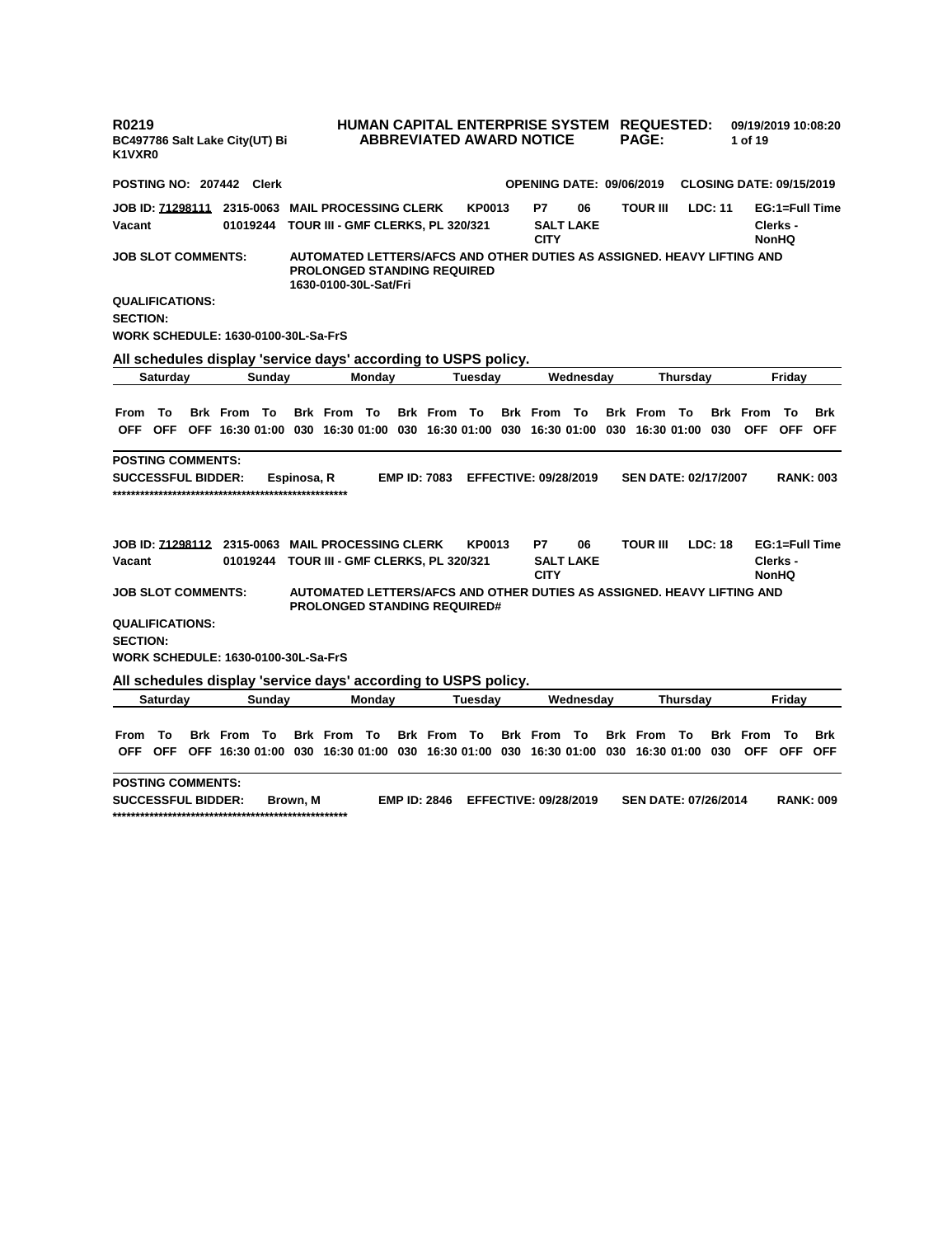**R0219 BC497786 Salt Lake City(UT) Bi K1VXR0 HUMAN CAPITAL ENTERPRISE SYSTEM REQUESTED: 09/19/2019 10:08:20 ABBREVIATED AWARD NOTICE PAGE: 2 of 19 JOB ID: 71298849 2315-0063 MAIL PROCESSING CLERK KP0013 P7 06 TOUR II LDC: 11 EG:1=Full Time Vacant 21075954 TOUR II GMF CLERKS SALT LAKE CITY Clerks - NonHQ JOB SLOT COMMENTS: TOUR 2 AUTOMATED LETTERS/AFCS AND OTHER DUTIES AS ASSIGNED. HEAVY LIFTING AND PROLONGED STANDING REQUIRED# # 0800-1630-30L-Sat/Su # # QUALIFICATIONS: SECTION: WORK SCHEDULE: 0800-1630-30L-Sa-SuS All schedules display 'service days' according to USPS policy. Saturday Sunday Monday Tuesday Wednesday Thursday Friday** From To Brk From To Brk From To Brk From To Brk From To Brk From To Brk From To Brk OFF OFF OFF OFF OFF OFF 08:00 16:30 030 08:00 16:30 030 08:00 16:30 030 08:00 16:30 030 08:00 16:30 030 **POSTING COMMENTS: SUCCESSFUL BIDDER: PORTILLO, S EMP ID: 0601 EFFECTIVE: 09/28/2019 SEN DATE: 07/26/2014 RANK: 006 \*\*\*\*\*\*\*\*\*\*\*\*\*\*\*\*\*\*\*\*\*\*\*\*\*\*\*\*\*\*\*\*\*\*\*\*\*\*\*\*\*\*\*\*\*\*\*\*\*\*\* JOB ID: 71327192 2315-0063 MAIL PROCESSING CLERK KP0013 P7 06 TOUR II LDC: 11 EG:1=Full Time Vacant 21075954 TOUR II GMF CLERKS SALT LAKE CITY Clerks - NonHQ JOB SLOT COMMENTS: TOUR 2 AUTOMATED LETTERS/AFCS AND OTHER DUTIES AS ASSIGNED. HEAVY LIFTING AND PROLONGED STANDING REQUIRED QUALIFICATIONS: SECTION: WORK SCHEDULE: 0800-1630-30L-Sa-FrS All schedules display 'service days' according to USPS policy. Saturday Sunday Monday Tuesday Wednesday Thursday Friday** From To Brk From To Brk From To Brk From To Brk From To Brk From To Brk From To Brk OFF OFF OFF 08:00 16:30 030 08:00 16:30 030 08:00 16:30 030 08:00 16:30 030 08:00 16:30 030 OFF OFF OFF **POSTING COMMENTS: SUCCESSFUL BIDDER: Picasso, F EMP ID: 1493 EFFECTIVE: 09/28/2019 SEN DATE: 12/13/2014 RANK: 028**

**\*\*\*\*\*\*\*\*\*\*\*\*\*\*\*\*\*\*\*\*\*\*\*\*\*\*\*\*\*\*\*\*\*\*\*\*\*\*\*\*\*\*\*\*\*\*\*\*\*\*\***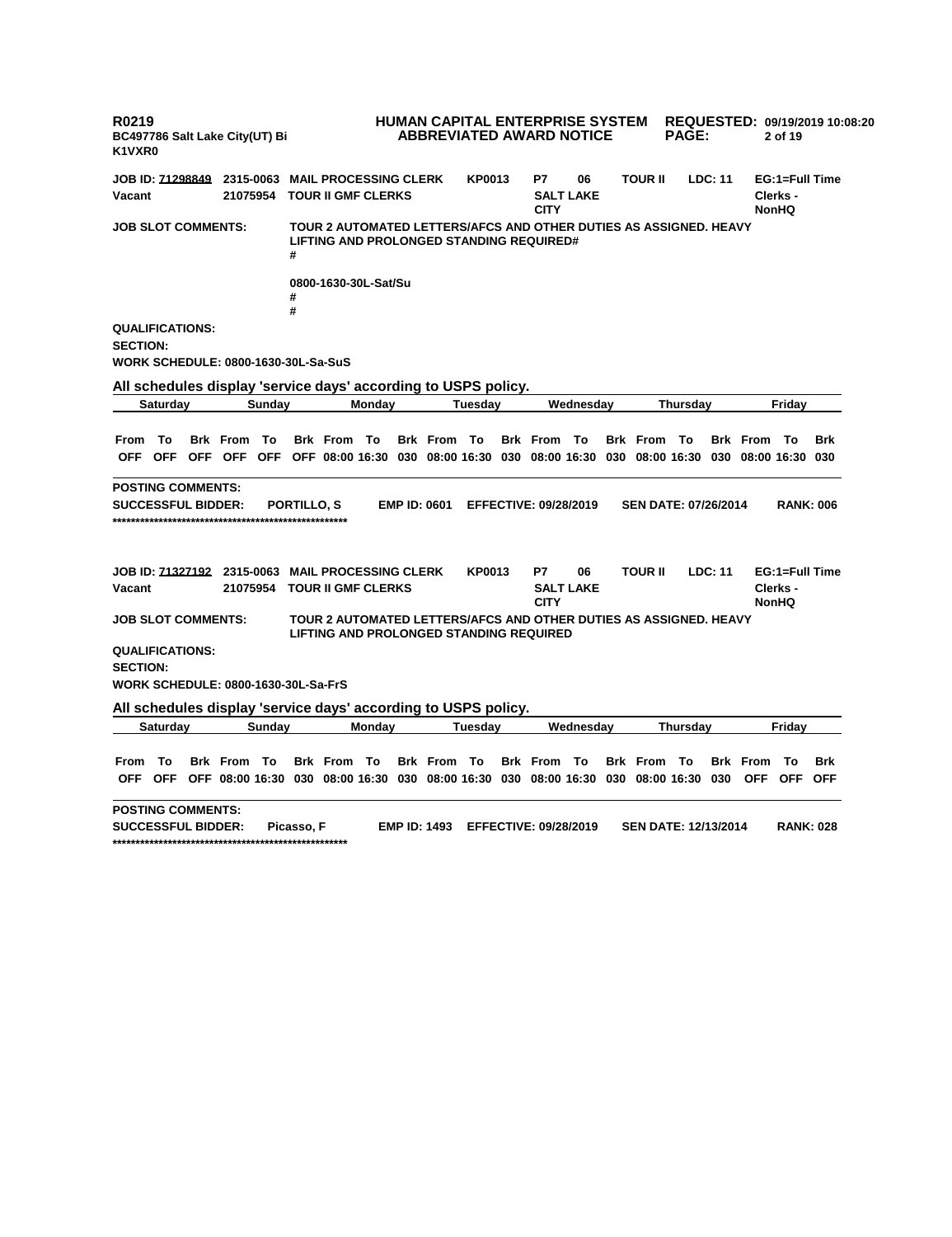**R0219 BC497786 Salt Lake City(UT) Bi K1VXR0 HUMAN CAPITAL ENTERPRISE SYSTEM REQUESTED: 09/19/2019 10:08:20 ABBREVIATED AWARD NOTICE PAGE: 3 of 19 JOB ID: 71795084 2330-42XX RAMP CLK AMF KP0015 P7 08 TOUR III LDC: 17 EG:1=Full Time Vacant 01019250 TOUR III - GMF CLERKS, NIXIE/EXPRESS SALT LAKE CITY Clerks - NonHQ JOB SLOT COMMENTS: Ramp Ck w/work@ Airport Facility.Must qualify for a SLC Airport Ramp Badge,have a valid state driver s license,demonstrate & maintain safe driving record. Hvy lifting & prolonged standing req Variable Work Schedule: Sat, Sun, Mon 1700-0130 30L, Thur, Fri 0030- 0900 30 L NS = Tue/Wed V0039175 QUALIFICATIONS: VALID STATE DRIVER'S LICENSE SECTION: WORK SCHEDULE: 1700/0030-30L-TU-WEV All schedules display 'service days' according to USPS policy. Saturday Sunday Monday Tuesday Wednesday Thursday Friday** From To Brk From To Brk From To Brk From To Brk From To Brk From To Brk From To Brk 17:00 01:30 030 17:00 01:30 030 17:00 01:30 030 OFF OFF OFF OFF OFF OFF 00:30 09:00 030 00:30 09:00 030 **POSTING COMMENTS: SUCCESSFUL BIDDER: Guest, D EMP ID: 4395 EFFECTIVE: 09/28/2019 SEN DATE: 04/19/2003 RANK: 046 \*\*\*\*\*\*\*\*\*\*\*\*\*\*\*\*\*\*\*\*\*\*\*\*\*\*\*\*\*\*\*\*\*\*\*\*\*\*\*\*\*\*\*\*\*\*\*\*\*\*\* JOB ID: 70642023 0356-09XX DATA CONVERSION OPERATOR KP0007 P7 05 TOUR I LDC: 15 EG:1=Full Time Vacant 01017111 ENCODING OPERATIONS UNIT TOUR III SALT LAKE CITY REC Clerks - NonHQ JOB SLOT COMMENTS: THIS IS AN FTF DUTY ASSIGNMENT. SCHEDULES AND N/S DAYS MAY CHANGE WEEKLY. IF AWARDED THIS BID YOU MUST CALL THE RESOURCE CENTER AT 801- 973-5501 FOR YOUR SCHEDULE. QUALIFICATIONS: 714 DATA ENTRY (V1.1) HIGH DCO CBIT SECTION: WORK SCHEDULE: 2245-0715-30L-Tu-WeS All schedules display 'service days' according to USPS policy. Saturday Sunday Monday Tuesday Wednesday Thursday Friday** From To Brk From To Brk From To Brk From To Brk From To Brk From To Brk From To Brk 22:45 07:15 030 22:45 07:15 030 22:45 07:15 030 OFF OFF OFF OFF OFF OFF 22:45 07:15 030 22:45 07:15 030 **POSTING COMMENTS: NO SUCCESSFUL BIDDER: EMP ID: 0000 EFFECTIVE: SEN DATE: RANK: 000 \*\*\*\*\*\*\*\*\*\*\*\*\*\*\*\*\*\*\*\*\*\*\*\*\*\*\*\*\*\*\*\*\*\*\*\*\*\*\*\*\*\*\*\*\*\*\*\*\*\*\***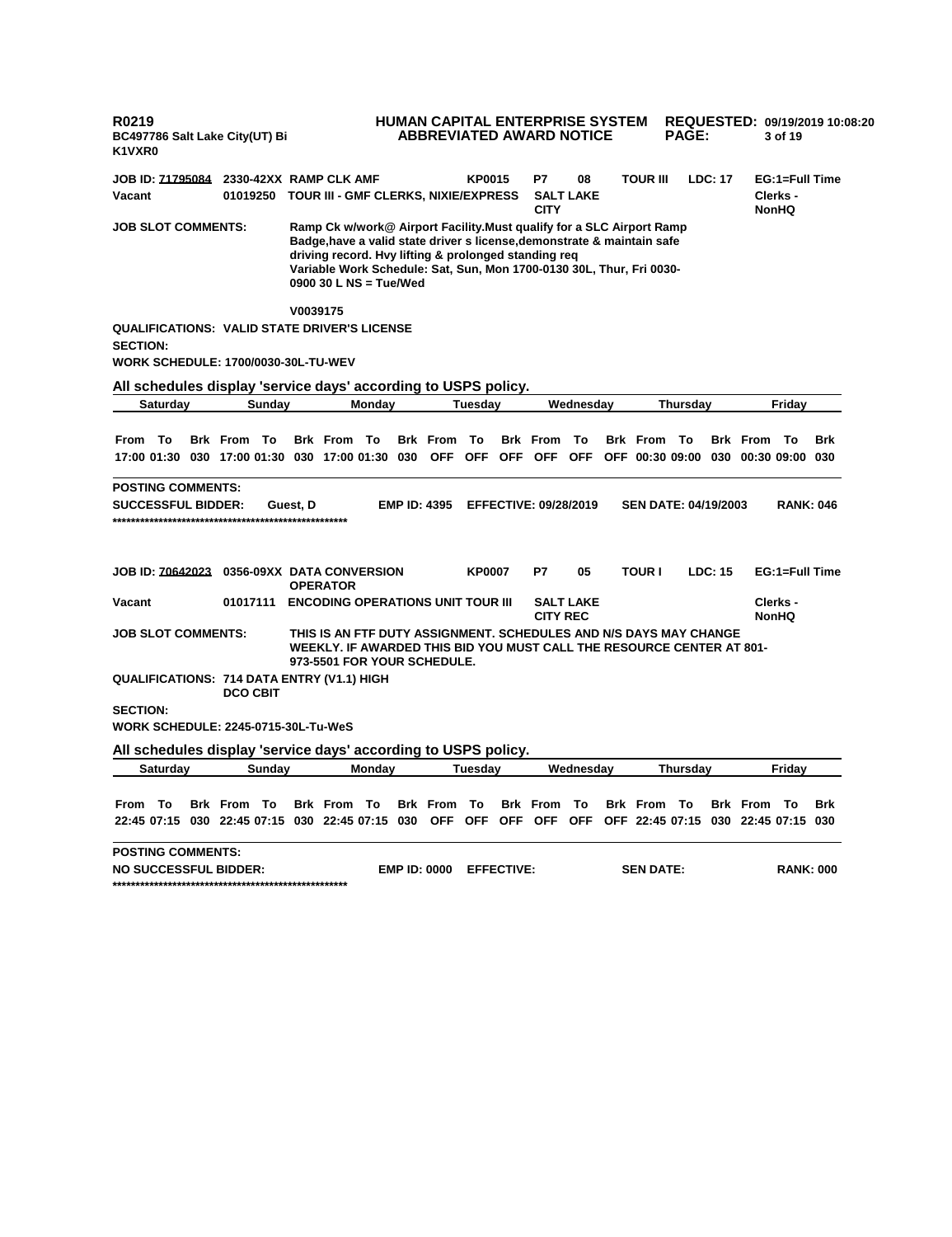| R0219<br>BC497786 Salt Lake City(UT) Bi<br>K1VXR0                                                                                                                                                                                                                                                                                                                                                                                                                                                                                                                                                                                                                                                                                                                                                                                                                                                                                                                                                                                                                                                                                                                                                                                                                                                                                                                                                                                                                                                                                                                                                                                                                                                                                                   |  |                    |                                          |            | HUMAN CAPITAL ENTERPRISE SYSTEM<br><b>ABBREVIATED AWARD NOTICE</b>                 |               |                   |                 |                  |                  | <b>PAGE:</b> |                |                 | 4 of 19          | REQUESTED: 09/19/2019 10:08:20 |
|-----------------------------------------------------------------------------------------------------------------------------------------------------------------------------------------------------------------------------------------------------------------------------------------------------------------------------------------------------------------------------------------------------------------------------------------------------------------------------------------------------------------------------------------------------------------------------------------------------------------------------------------------------------------------------------------------------------------------------------------------------------------------------------------------------------------------------------------------------------------------------------------------------------------------------------------------------------------------------------------------------------------------------------------------------------------------------------------------------------------------------------------------------------------------------------------------------------------------------------------------------------------------------------------------------------------------------------------------------------------------------------------------------------------------------------------------------------------------------------------------------------------------------------------------------------------------------------------------------------------------------------------------------------------------------------------------------------------------------------------------------|--|--------------------|------------------------------------------|------------|------------------------------------------------------------------------------------|---------------|-------------------|-----------------|------------------|------------------|--------------|----------------|-----------------|------------------|--------------------------------|
| <b>JOB ID: 70642114 0356-09XX DATA CONVERSION</b>                                                                                                                                                                                                                                                                                                                                                                                                                                                                                                                                                                                                                                                                                                                                                                                                                                                                                                                                                                                                                                                                                                                                                                                                                                                                                                                                                                                                                                                                                                                                                                                                                                                                                                   |  |                    | <b>OPERATOR</b>                          |            |                                                                                    | <b>KP0007</b> |                   | P7              | 05               | <b>TOUR I</b>    |              | <b>LDC: 15</b> |                 | EG:1=Full Time   |                                |
| Vacant                                                                                                                                                                                                                                                                                                                                                                                                                                                                                                                                                                                                                                                                                                                                                                                                                                                                                                                                                                                                                                                                                                                                                                                                                                                                                                                                                                                                                                                                                                                                                                                                                                                                                                                                              |  |                    | 01017109 ENCODING OPERATIONS UNIT TOUR I |            |                                                                                    |               |                   |                 | <b>SALT LAKE</b> |                  |              |                |                 | Clerks -         |                                |
|                                                                                                                                                                                                                                                                                                                                                                                                                                                                                                                                                                                                                                                                                                                                                                                                                                                                                                                                                                                                                                                                                                                                                                                                                                                                                                                                                                                                                                                                                                                                                                                                                                                                                                                                                     |  |                    |                                          |            |                                                                                    |               |                   |                 |                  |                  |              |                |                 |                  |                                |
|                                                                                                                                                                                                                                                                                                                                                                                                                                                                                                                                                                                                                                                                                                                                                                                                                                                                                                                                                                                                                                                                                                                                                                                                                                                                                                                                                                                                                                                                                                                                                                                                                                                                                                                                                     |  |                    |                                          |            |                                                                                    |               |                   |                 |                  |                  |              |                |                 |                  |                                |
|                                                                                                                                                                                                                                                                                                                                                                                                                                                                                                                                                                                                                                                                                                                                                                                                                                                                                                                                                                                                                                                                                                                                                                                                                                                                                                                                                                                                                                                                                                                                                                                                                                                                                                                                                     |  |                    |                                          |            |                                                                                    |               |                   |                 |                  |                  |              |                |                 |                  |                                |
|                                                                                                                                                                                                                                                                                                                                                                                                                                                                                                                                                                                                                                                                                                                                                                                                                                                                                                                                                                                                                                                                                                                                                                                                                                                                                                                                                                                                                                                                                                                                                                                                                                                                                                                                                     |  |                    |                                          |            |                                                                                    |               |                   |                 |                  |                  |              |                |                 |                  |                                |
|                                                                                                                                                                                                                                                                                                                                                                                                                                                                                                                                                                                                                                                                                                                                                                                                                                                                                                                                                                                                                                                                                                                                                                                                                                                                                                                                                                                                                                                                                                                                                                                                                                                                                                                                                     |  |                    |                                          |            |                                                                                    |               |                   |                 |                  |                  |              |                |                 |                  |                                |
|                                                                                                                                                                                                                                                                                                                                                                                                                                                                                                                                                                                                                                                                                                                                                                                                                                                                                                                                                                                                                                                                                                                                                                                                                                                                                                                                                                                                                                                                                                                                                                                                                                                                                                                                                     |  |                    | <b>OFF</b>                               | <b>OFF</b> |                                                                                    | To            |                   |                 |                  |                  |              |                |                 |                  | <b>Brk</b>                     |
|                                                                                                                                                                                                                                                                                                                                                                                                                                                                                                                                                                                                                                                                                                                                                                                                                                                                                                                                                                                                                                                                                                                                                                                                                                                                                                                                                                                                                                                                                                                                                                                                                                                                                                                                                     |  |                    |                                          |            |                                                                                    |               |                   |                 |                  |                  |              |                |                 |                  |                                |
|                                                                                                                                                                                                                                                                                                                                                                                                                                                                                                                                                                                                                                                                                                                                                                                                                                                                                                                                                                                                                                                                                                                                                                                                                                                                                                                                                                                                                                                                                                                                                                                                                                                                                                                                                     |  |                    |                                          |            |                                                                                    |               |                   | P7              | 05               |                  |              |                |                 |                  |                                |
| Vacant                                                                                                                                                                                                                                                                                                                                                                                                                                                                                                                                                                                                                                                                                                                                                                                                                                                                                                                                                                                                                                                                                                                                                                                                                                                                                                                                                                                                                                                                                                                                                                                                                                                                                                                                              |  |                    |                                          |            |                                                                                    |               |                   |                 |                  |                  |              |                |                 |                  |                                |
|                                                                                                                                                                                                                                                                                                                                                                                                                                                                                                                                                                                                                                                                                                                                                                                                                                                                                                                                                                                                                                                                                                                                                                                                                                                                                                                                                                                                                                                                                                                                                                                                                                                                                                                                                     |  |                    |                                          |            |                                                                                    |               |                   |                 |                  |                  |              |                |                 |                  |                                |
|                                                                                                                                                                                                                                                                                                                                                                                                                                                                                                                                                                                                                                                                                                                                                                                                                                                                                                                                                                                                                                                                                                                                                                                                                                                                                                                                                                                                                                                                                                                                                                                                                                                                                                                                                     |  |                    |                                          |            |                                                                                    |               |                   |                 |                  |                  |              |                |                 |                  |                                |
|                                                                                                                                                                                                                                                                                                                                                                                                                                                                                                                                                                                                                                                                                                                                                                                                                                                                                                                                                                                                                                                                                                                                                                                                                                                                                                                                                                                                                                                                                                                                                                                                                                                                                                                                                     |  |                    |                                          |            |                                                                                    |               |                   |                 |                  |                  |              |                |                 |                  |                                |
| <b>CITY REC</b><br><b>NonHQ</b><br><b>JOB SLOT COMMENTS:</b><br>THIS IS AN FTF DUTY ASSIGNMENT. SCHEDULES AND N/S DAYS MAY CHANGE<br>WEEKLY. IF AWARDED THIS BID, YOU MUST CALL THE RESOURCE CENTER AT 801-<br>973-5501 FOR YOUR SCHEDULE.<br><b>QUALIFICATIONS: 714 DATA ENTRY (V1.1) HIGH</b><br><b>DCO CBIT</b><br><b>SECTION:</b><br>WORK SCHEDULE: 2115-0545-30L-Mo-TuS<br>All schedules display 'service days' according to USPS policy.<br>Saturday<br>Monday<br><b>Tuesday</b><br>Wednesday<br>Thursday<br>Friday<br>Sunday<br>From To<br><b>Brk From To</b><br><b>Brk From To</b><br><b>Brk</b> From<br><b>Brk From To</b><br><b>Brk From To</b><br><b>Brk</b> From<br>- To<br>21:15 05:45 030 21:15 05:45 030<br>OFF OFF<br>OFF OFF 21:15 05:45 030 21:15 05:45 030 21:15 05:45 030<br><b>POSTING COMMENTS:</b><br><b>EMP ID: 1838</b><br><b>EFFECTIVE: 09/28/2019</b><br>SEN DATE: 09/05/2015<br><b>RANK: 033</b><br><b>SUCCESSFUL BIDDER:</b><br>WAALA, S<br><b>TOUR I</b><br>LDC: 15<br>EG:1=Full Time<br>JOB ID: 70642148<br>0356-09XX DATA CONVERSION<br><b>KP0007</b><br><b>OPERATOR</b><br><b>ENCODING OPERATIONS UNIT TOUR I</b><br>01017109<br><b>SALT LAKE</b><br>Clerks -<br><b>CITY REC</b><br><b>NonHQ</b><br>This is an FTF duty assignment. Schedules and n/s days may change<br><b>JOB SLOT COMMENTS:</b><br>weekly. If awarded this bid, you must call the Resource Center at 801-<br>973-5501 for your schedule.<br>QUALIFICATIONS: 714 DATA ENTRY (V1.1) HIGH<br><b>DCO CBIT</b><br><b>SECTION:</b><br><b>WORK SCHEDULE: 2115-0545-30L-Mo-TuS</b><br>All schedules display 'service days' according to USPS policy.<br><b>Saturday</b><br>Monday<br>Wednesday<br>Friday<br>Sunday<br><b>Tuesday</b><br><b>Thursday</b> |  |                    |                                          |            |                                                                                    |               |                   |                 |                  |                  |              |                |                 |                  |                                |
|                                                                                                                                                                                                                                                                                                                                                                                                                                                                                                                                                                                                                                                                                                                                                                                                                                                                                                                                                                                                                                                                                                                                                                                                                                                                                                                                                                                                                                                                                                                                                                                                                                                                                                                                                     |  |                    |                                          |            |                                                                                    |               |                   |                 |                  |                  |              |                |                 |                  |                                |
| To<br>From<br>21:15 05:45 030 21:15 05:45 030 OFF OFF                                                                                                                                                                                                                                                                                                                                                                                                                                                                                                                                                                                                                                                                                                                                                                                                                                                                                                                                                                                                                                                                                                                                                                                                                                                                                                                                                                                                                                                                                                                                                                                                                                                                                               |  | <b>Brk From To</b> | <b>Brk</b> From                          | То         | <b>Brk</b> From<br>OFF OFF OFF OFF 21:15 05:45 030 21:15 05:45 030 21:15 05:45 030 | To            |                   | <b>Brk</b> From | То               | <b>Brk</b> From  | Π٥           |                | <b>Brk</b> From | - To             | <b>Brk</b>                     |
| <b>POSTING COMMENTS:</b><br><b>NO SUCCESSFUL BIDDER:</b>                                                                                                                                                                                                                                                                                                                                                                                                                                                                                                                                                                                                                                                                                                                                                                                                                                                                                                                                                                                                                                                                                                                                                                                                                                                                                                                                                                                                                                                                                                                                                                                                                                                                                            |  |                    |                                          |            | <b>EMP ID: 0000</b>                                                                |               | <b>EFFECTIVE:</b> |                 |                  | <b>SEN DATE:</b> |              |                |                 | <b>RANK: 000</b> |                                |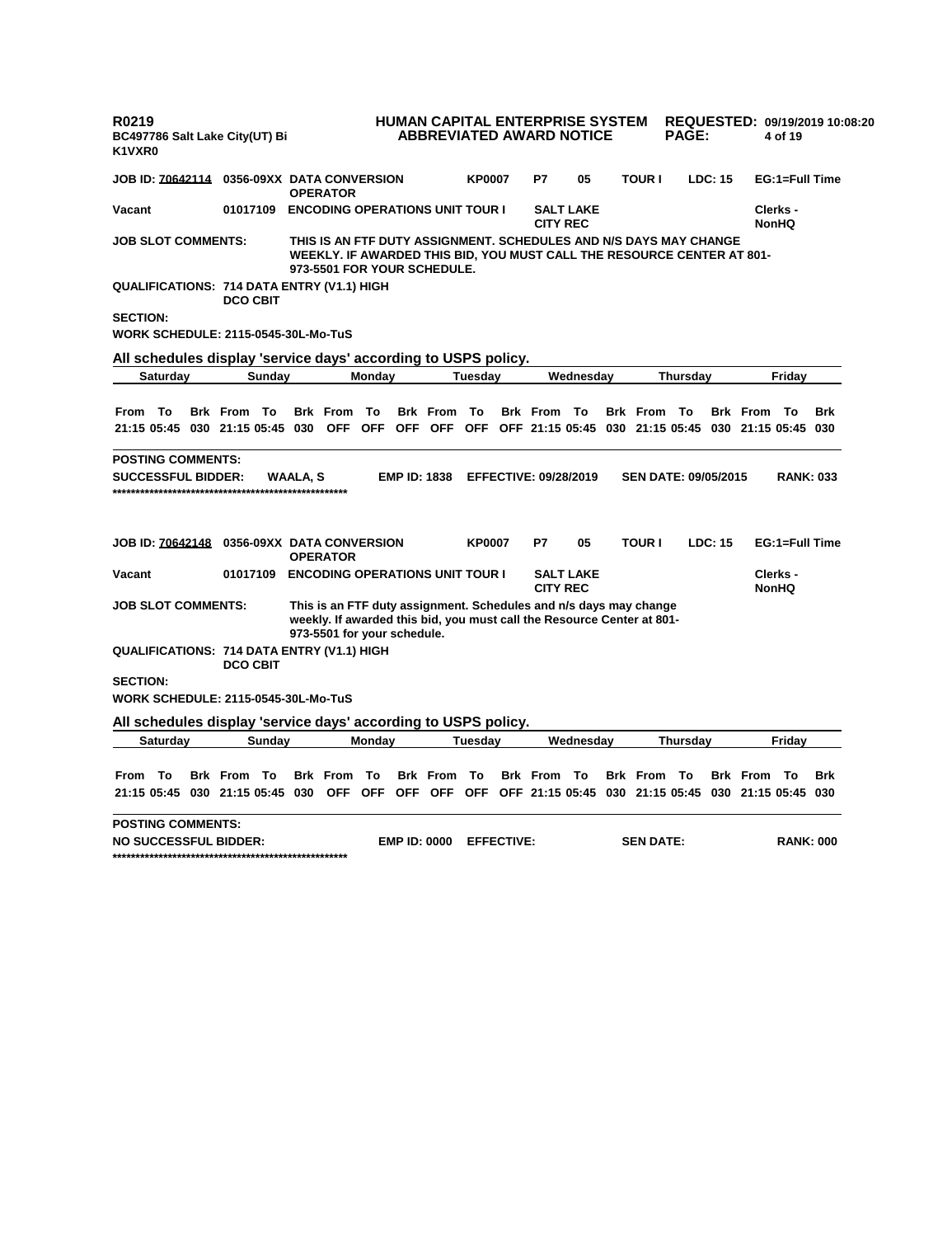| R0219<br>BC497786 Salt Lake City(UT) Bi<br>K1VXR0                                 |                         |                                                                                                                                                                              |                     | HUMAN CAPITAL ENTERPRISE SYSTEM<br><b>ABBREVIATED AWARD NOTICE</b> |                              |                  |                 |                    | <b>PAGE:</b>                |                |                                         | 5 of 19                  | REQUESTED: 09/19/2019 10:08:20 |
|-----------------------------------------------------------------------------------|-------------------------|------------------------------------------------------------------------------------------------------------------------------------------------------------------------------|---------------------|--------------------------------------------------------------------|------------------------------|------------------|-----------------|--------------------|-----------------------------|----------------|-----------------------------------------|--------------------------|--------------------------------|
| <b>JOB ID: 71035941  0356-09XX DATA CONVERSION</b>                                |                         | <b>OPERATOR</b>                                                                                                                                                              |                     | <b>KP0007</b>                                                      | P7                           | 05               |                 | <b>TOUR III</b>    |                             | <b>LDC: 15</b> |                                         | EG:1=Full Time           |                                |
| Vacant                                                                            |                         | 01017111 ENCODING OPERATIONS UNIT TOUR III                                                                                                                                   |                     |                                                                    | <b>CITY REC</b>              | <b>SALT LAKE</b> |                 |                    |                             |                |                                         | Clerks -<br><b>NonHQ</b> |                                |
| <b>JOB SLOT COMMENTS:</b>                                                         |                         |                                                                                                                                                                              |                     |                                                                    |                              |                  |                 |                    |                             |                |                                         |                          |                                |
| QUALIFICATIONS: 714 DATA ENTRY (V1.1) HIGH                                        | <b>DCO CBIT</b>         |                                                                                                                                                                              |                     |                                                                    |                              |                  |                 |                    |                             |                |                                         |                          |                                |
| <b>SECTION:</b>                                                                   |                         |                                                                                                                                                                              |                     |                                                                    |                              |                  |                 |                    |                             |                |                                         |                          |                                |
| <b>WORK SCHEDULE: 1830-0300-30L-Sa-SuS</b>                                        |                         |                                                                                                                                                                              |                     |                                                                    |                              |                  |                 |                    |                             |                |                                         |                          |                                |
| All schedules display 'service days' according to USPS policy.                    |                         |                                                                                                                                                                              |                     |                                                                    |                              |                  |                 |                    |                             |                |                                         |                          |                                |
| Saturday                                                                          | Sunday                  | Monday                                                                                                                                                                       |                     | Tuesday                                                            |                              | Wednesday        |                 |                    | <b>Thursday</b>             |                |                                         | Friday                   |                                |
|                                                                                   |                         |                                                                                                                                                                              |                     |                                                                    |                              |                  |                 |                    |                             |                |                                         |                          |                                |
| From To                                                                           | <b>Brk</b> From<br>- То | <b>Brk From To</b>                                                                                                                                                           |                     | <b>Brk From To</b>                                                 | <b>Brk From To</b>           |                  |                 | <b>Brk From To</b> |                             |                | <b>Brk From To</b>                      |                          | Brk                            |
| <b>OFF</b><br>OFF OFF OFF                                                         |                         | OFF OFF 18:30 03:00 030 18:30 03:00 030 18:30 03:00 030 18:30 03:00 030 18:30 03:00 030                                                                                      |                     |                                                                    |                              |                  |                 |                    |                             |                |                                         |                          |                                |
| <b>POSTING COMMENTS:</b>                                                          |                         |                                                                                                                                                                              |                     |                                                                    |                              |                  |                 |                    |                             |                |                                         |                          |                                |
| <b>SUCCESSFUL BIDDER:</b>                                                         |                         | <b>GUNN, L</b>                                                                                                                                                               | <b>EMP ID: 1429</b> |                                                                    | <b>EFFECTIVE: 09/28/2019</b> |                  |                 |                    | <b>SEN DATE: 07/25/2015</b> |                |                                         | <b>RANK: 012</b>         |                                |
|                                                                                   |                         |                                                                                                                                                                              |                     |                                                                    |                              |                  |                 |                    |                             |                |                                         |                          |                                |
| <b>JOB ID: 71123111  0356-09XX DATA CONVERSION</b>                                |                         | <b>OPERATOR</b>                                                                                                                                                              |                     | <b>KP0007</b>                                                      | P7                           | 05               |                 | <b>TOUR II</b>     |                             | LDC: 15        |                                         | EG:1=Full Time           |                                |
| Vacant                                                                            | 01017110                | <b>ENCODING OPERATIONS UNIT TOUR II</b>                                                                                                                                      |                     |                                                                    | <b>CITY REC</b>              | <b>SALT LAKE</b> |                 |                    |                             |                |                                         | Clerks -<br><b>NonHQ</b> |                                |
| <b>JOB SLOT COMMENTS:</b>                                                         |                         | THIS IS AN FTF DUTY ASSIGNMENT. SCHEDULES AND N/S DAYS MAY CHANGE<br>WEEKLY. IF AWARDED THIS BID, YOU MUST CONTACT THE RESOURCE CENTER AT<br>801-973-5501 FOR YOUR SCHEDULE. |                     |                                                                    |                              |                  |                 |                    |                             |                |                                         |                          |                                |
| <b>QUALIFICATIONS: 714 DATA ENTRY (V1.1) HIGH</b>                                 | <b>DCO CBIT</b>         |                                                                                                                                                                              |                     |                                                                    |                              |                  |                 |                    |                             |                |                                         |                          |                                |
| <b>SECTION:</b><br><b>WORK SCHEDULE: 0645-1515-30L-We-ThS</b>                     |                         |                                                                                                                                                                              |                     |                                                                    |                              |                  |                 |                    |                             |                |                                         |                          |                                |
|                                                                                   |                         |                                                                                                                                                                              |                     |                                                                    |                              |                  |                 |                    |                             |                |                                         |                          |                                |
| All schedules display 'service days' according to USPS policy.<br><b>Saturday</b> |                         | Monday                                                                                                                                                                       |                     | Tuesday                                                            |                              | Wednesday        |                 |                    | Thursday                    |                |                                         | Friday                   |                                |
|                                                                                   | Sunday                  |                                                                                                                                                                              |                     |                                                                    |                              |                  |                 |                    |                             |                |                                         |                          |                                |
| From To                                                                           | <b>Brk From To</b>      | <b>Brk From To</b>                                                                                                                                                           |                     | <b>Brk From To</b>                                                 | <b>Brk</b> From              | То               | <b>Brk</b> From |                    | <b>To</b>                   |                | <b>Brk From To</b>                      |                          | Brk                            |
| 06:45 15:15 030 06:45 15:15 030 06:45 15:15 030 06:45 15:15 030                   |                         |                                                                                                                                                                              |                     |                                                                    |                              |                  |                 |                    |                             |                | OFF OFF OFF OFF OFF OFF 06:45 15:15 030 |                          |                                |
| <b>POSTING COMMENTS:</b>                                                          |                         |                                                                                                                                                                              |                     |                                                                    |                              |                  |                 |                    |                             |                |                                         |                          |                                |
| <b>SUCCESSFUL BIDDER:</b>                                                         |                         | <b>KEISTER, M</b>                                                                                                                                                            | <b>EMP ID: 8727</b> |                                                                    | <b>EFFECTIVE: 09/28/2019</b> |                  |                 |                    | <b>SEN DATE: 04/13/2019</b> |                |                                         | <b>RANK: 040</b>         |                                |
|                                                                                   |                         |                                                                                                                                                                              |                     |                                                                    |                              |                  |                 |                    |                             |                |                                         |                          |                                |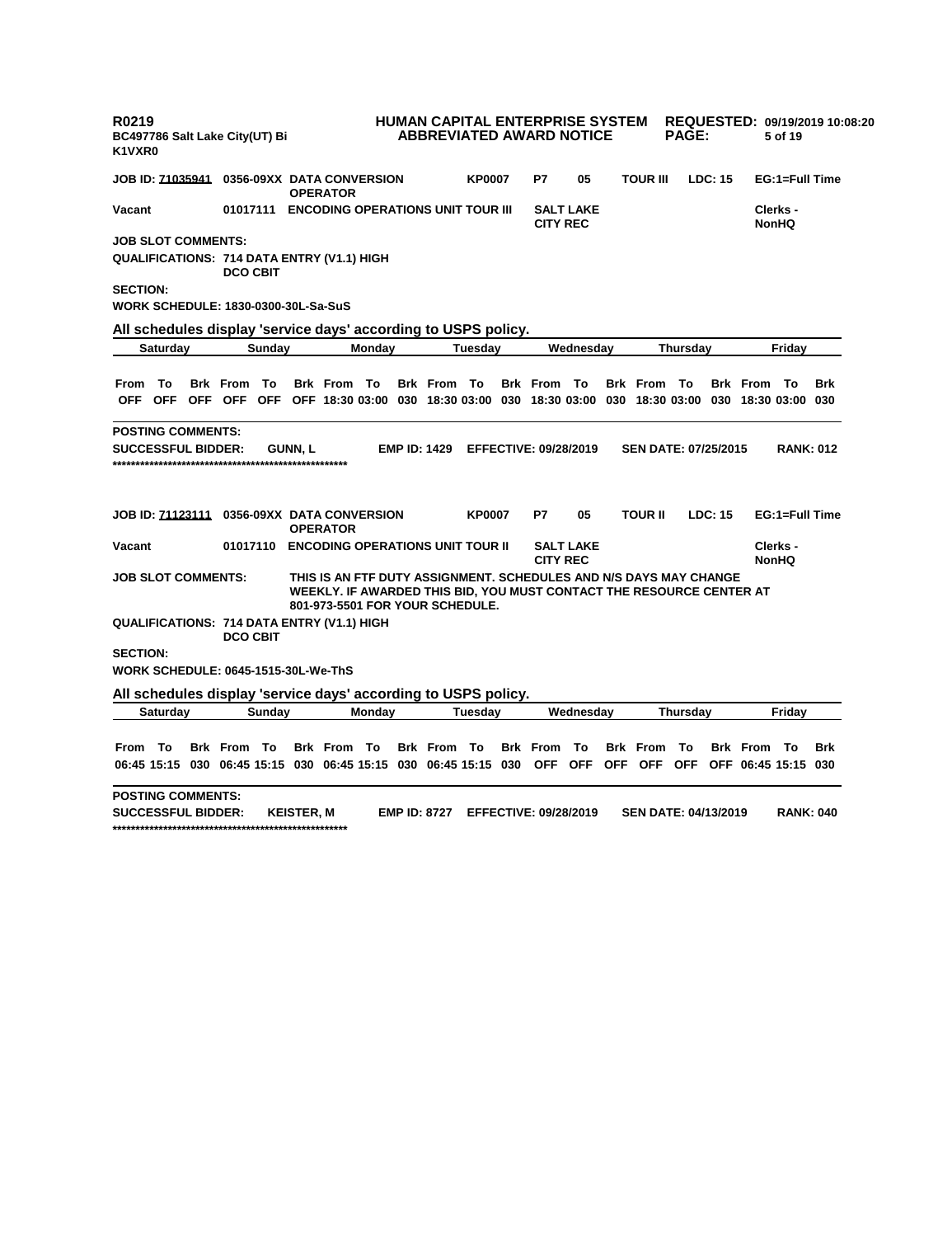| R0219<br>K1VXR0 |                           | BC497786 Salt Lake City(UT) Bi                                 |                 |             |                    |        |                                            |               | <b>HUMAN CAPITAL ENTERPRISE SYSTEM</b><br><b>ABBREVIATED AWARD NOTICE</b> |                  |                             | <b>PAGE:</b>    |         |                                                                                                             | 6 of 19                  | REQUESTED: 09/19/2019 10:08:20 |
|-----------------|---------------------------|----------------------------------------------------------------|-----------------|-------------|--------------------|--------|--------------------------------------------|---------------|---------------------------------------------------------------------------|------------------|-----------------------------|-----------------|---------|-------------------------------------------------------------------------------------------------------------|--------------------------|--------------------------------|
|                 |                           | JOB ID: 71135991 0356-09XX  DATA CONVERSION                    |                 |             | <b>OPERATOR</b>    |        |                                            | <b>KP0007</b> | P7                                                                        | 05               | <b>TOUR III</b>             |                 | LDC: 15 |                                                                                                             | EG:1=Full Time           |                                |
| Vacant          |                           |                                                                |                 |             |                    |        | 01017111 ENCODING OPERATIONS UNIT TOUR III |               | <b>CITY REC</b>                                                           | <b>SALT LAKE</b> |                             |                 |         |                                                                                                             | Clerks -<br><b>NonHQ</b> |                                |
|                 | <b>JOB SLOT COMMENTS:</b> |                                                                |                 |             |                    |        |                                            |               |                                                                           |                  |                             |                 |         |                                                                                                             |                          |                                |
|                 |                           | QUALIFICATIONS: 714 DATA ENTRY (V1.1) HIGH                     | <b>DCO CBIT</b> |             |                    |        |                                            |               |                                                                           |                  |                             |                 |         |                                                                                                             |                          |                                |
| <b>SECTION:</b> |                           |                                                                |                 |             |                    |        |                                            |               |                                                                           |                  |                             |                 |         |                                                                                                             |                          |                                |
|                 |                           | WORK SCHEDULE: 1600-0030-30L-Sa-SuS                            |                 |             |                    |        |                                            |               |                                                                           |                  |                             |                 |         |                                                                                                             |                          |                                |
|                 |                           | All schedules display 'service days' according to USPS policy. |                 |             |                    |        |                                            |               |                                                                           |                  |                             |                 |         |                                                                                                             |                          |                                |
|                 | Saturday                  |                                                                | Sunday          |             |                    | Monday |                                            | Tuesday       |                                                                           | Wednesday        |                             | Thursday        |         |                                                                                                             | Friday                   |                                |
|                 |                           |                                                                |                 |             |                    |        |                                            |               |                                                                           |                  |                             |                 |         |                                                                                                             |                          |                                |
| From To         |                           | <b>Brk From To</b>                                             |                 |             | <b>Brk From To</b> |        | Brk From To                                |               | <b>Brk From To</b>                                                        |                  | <b>Brk From To</b>          |                 |         | <b>Brk From To</b>                                                                                          |                          | <b>Brk</b>                     |
|                 |                           |                                                                |                 |             |                    |        |                                            |               |                                                                           |                  |                             |                 |         | OFF OFF OFF OFF OFF OFF 16:00 00:30 030 16:00 00:30 030 16:00 00:30 030 16:00 00:30 030 16:00 00:30 030     |                          |                                |
|                 | POSTING COMMENTS:         |                                                                |                 |             |                    |        |                                            |               |                                                                           |                  |                             |                 |         |                                                                                                             |                          |                                |
|                 | <b>SUCCESSFUL BIDDER:</b> |                                                                |                 | Sullivan. T |                    |        | <b>EMP ID: 7364</b>                        |               | <b>EFFECTIVE: 09/28/2019</b>                                              |                  | <b>SEN DATE: 07/09/2005</b> |                 |         |                                                                                                             | <b>RANK: 022</b>         |                                |
|                 |                           | JOB ID: <u>71167156</u> 0356-09XX  DATA CONVERSION             |                 |             | <b>OPERATOR</b>    |        |                                            | <b>KP0007</b> | P7                                                                        | 05               | <b>TOUR II</b>              |                 | LDC: 15 |                                                                                                             | EG:1=Full Time           |                                |
| Vacant          |                           |                                                                |                 |             |                    |        | 01017110 ENCODING OPERATIONS UNIT TOUR II  |               | <b>CITY REC</b>                                                           | <b>SALT LAKE</b> |                             |                 |         |                                                                                                             | Clerks -<br><b>NonHQ</b> |                                |
|                 | <b>JOB SLOT COMMENTS:</b> |                                                                |                 |             |                    |        |                                            |               |                                                                           |                  |                             |                 |         |                                                                                                             |                          |                                |
|                 |                           | QUALIFICATIONS: 714 DATA ENTRY (V1.1) HIGH                     | <b>DCO CBIT</b> |             |                    |        |                                            |               |                                                                           |                  |                             |                 |         |                                                                                                             |                          |                                |
| <b>SECTION:</b> |                           |                                                                |                 |             |                    |        |                                            |               |                                                                           |                  |                             |                 |         |                                                                                                             |                          |                                |
|                 |                           | WORK SCHEDULE: 0730-1600-30L-Mo-TuS                            |                 |             |                    |        |                                            |               |                                                                           |                  |                             |                 |         |                                                                                                             |                          |                                |
|                 |                           | All schedules display 'service days' according to USPS policy. |                 |             |                    |        |                                            |               |                                                                           |                  |                             |                 |         |                                                                                                             |                          |                                |
|                 | <b>Saturday</b>           |                                                                | Sunday          |             |                    | Monday |                                            | Tuesday       |                                                                           | Wednesday        |                             | <b>Thursday</b> |         |                                                                                                             | Fridav                   |                                |
|                 |                           |                                                                |                 |             |                    |        |                                            |               |                                                                           |                  |                             |                 |         |                                                                                                             |                          |                                |
| From            | To                        | <b>Brk</b> From                                                | - То            |             | <b>Brk</b> From    | То     | <b>Brk</b> From                            | То            | <b>Brk</b> From                                                           | To               | <b>Brk</b> From             | To              |         | <b>Brk</b> From                                                                                             | То                       | <b>Brk</b>                     |
|                 |                           |                                                                |                 |             |                    |        |                                            |               |                                                                           |                  |                             |                 |         | 07:30 16:00 030 07:30 16:00 030 OFF OFF OFF OFF OFF OFF OFF 07:30 16:00 030 07:30 16:00 030 07:30 16:00 030 |                          |                                |
|                 | <b>POSTING COMMENTS:</b>  |                                                                |                 |             |                    |        |                                            |               |                                                                           |                  |                             |                 |         |                                                                                                             |                          |                                |
|                 |                           |                                                                |                 |             |                    |        |                                            |               |                                                                           |                  |                             |                 |         |                                                                                                             |                          |                                |

**SUCCESSFUL BIDDER: Hulet, J EMP ID: 9833 EFFECTIVE: 09/28/2019 SEN DATE: 06/14/2014 RANK: 041 \*\*\*\*\*\*\*\*\*\*\*\*\*\*\*\*\*\*\*\*\*\*\*\*\*\*\*\*\*\*\*\*\*\*\*\*\*\*\*\*\*\*\*\*\*\*\*\*\*\*\***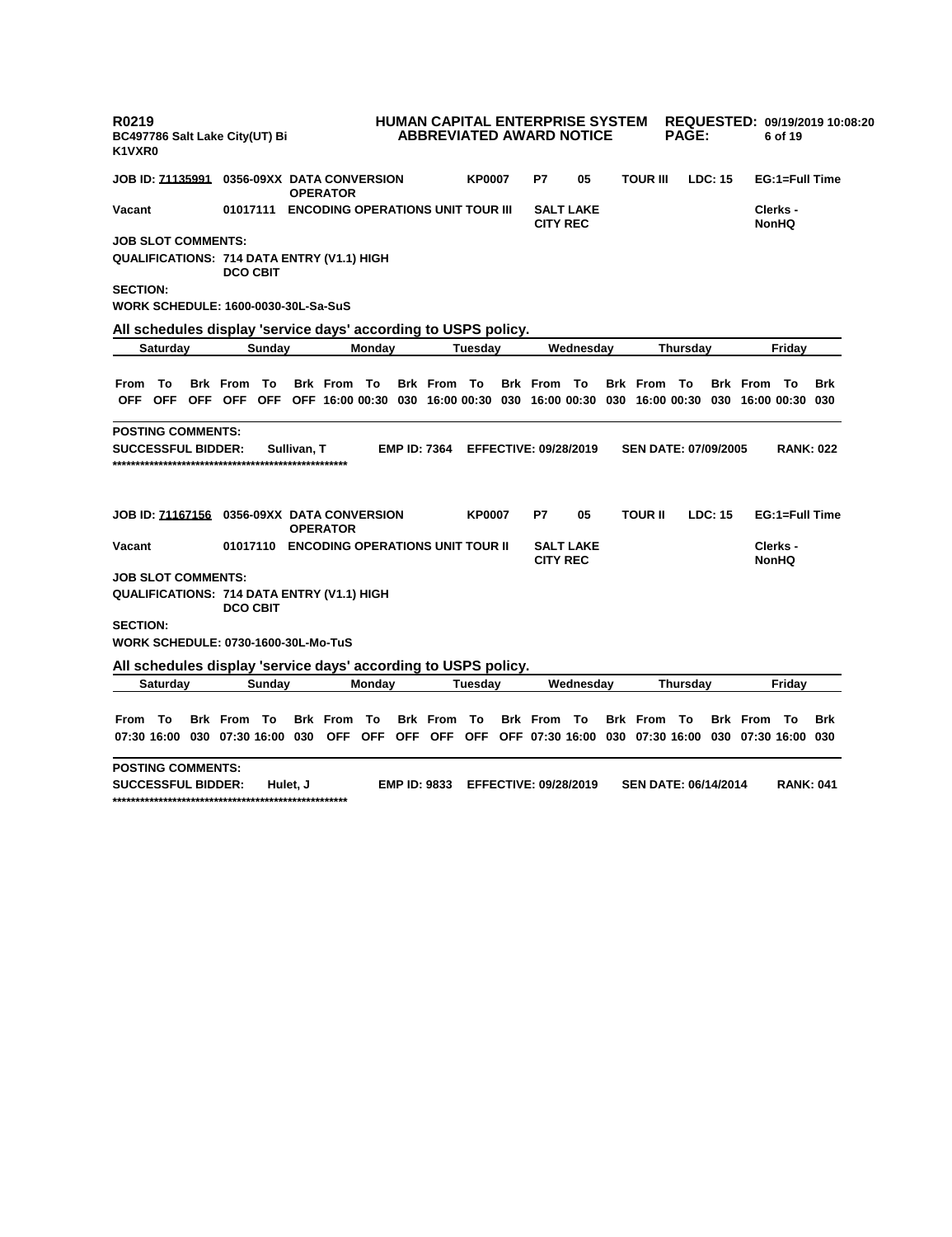| R0219<br>K1VXR0                                                                                                                                                                                                                                                                                                                                                                                                                                                                                                                                                                                                                                                                                                                                                                                                                                                                                                                                                                                                                                                                                                                                                                                                                                                                                                                                                                                                                                                                                                                                                                                                                                                                                                                                                                                                                                                 |                 |                 |                                    |  |  |    |    |  |                             |  |                  |  |
|-----------------------------------------------------------------------------------------------------------------------------------------------------------------------------------------------------------------------------------------------------------------------------------------------------------------------------------------------------------------------------------------------------------------------------------------------------------------------------------------------------------------------------------------------------------------------------------------------------------------------------------------------------------------------------------------------------------------------------------------------------------------------------------------------------------------------------------------------------------------------------------------------------------------------------------------------------------------------------------------------------------------------------------------------------------------------------------------------------------------------------------------------------------------------------------------------------------------------------------------------------------------------------------------------------------------------------------------------------------------------------------------------------------------------------------------------------------------------------------------------------------------------------------------------------------------------------------------------------------------------------------------------------------------------------------------------------------------------------------------------------------------------------------------------------------------------------------------------------------------|-----------------|-----------------|------------------------------------|--|--|----|----|--|-----------------------------|--|------------------|--|
|                                                                                                                                                                                                                                                                                                                                                                                                                                                                                                                                                                                                                                                                                                                                                                                                                                                                                                                                                                                                                                                                                                                                                                                                                                                                                                                                                                                                                                                                                                                                                                                                                                                                                                                                                                                                                                                                 |                 | <b>OPERATOR</b> |                                    |  |  | P7 | 05 |  |                             |  |                  |  |
| Vacant                                                                                                                                                                                                                                                                                                                                                                                                                                                                                                                                                                                                                                                                                                                                                                                                                                                                                                                                                                                                                                                                                                                                                                                                                                                                                                                                                                                                                                                                                                                                                                                                                                                                                                                                                                                                                                                          |                 |                 |                                    |  |  |    |    |  |                             |  |                  |  |
|                                                                                                                                                                                                                                                                                                                                                                                                                                                                                                                                                                                                                                                                                                                                                                                                                                                                                                                                                                                                                                                                                                                                                                                                                                                                                                                                                                                                                                                                                                                                                                                                                                                                                                                                                                                                                                                                 |                 |                 |                                    |  |  |    |    |  |                             |  |                  |  |
|                                                                                                                                                                                                                                                                                                                                                                                                                                                                                                                                                                                                                                                                                                                                                                                                                                                                                                                                                                                                                                                                                                                                                                                                                                                                                                                                                                                                                                                                                                                                                                                                                                                                                                                                                                                                                                                                 | <b>DCO CBIT</b> |                 |                                    |  |  |    |    |  |                             |  |                  |  |
| <b>SECTION:</b>                                                                                                                                                                                                                                                                                                                                                                                                                                                                                                                                                                                                                                                                                                                                                                                                                                                                                                                                                                                                                                                                                                                                                                                                                                                                                                                                                                                                                                                                                                                                                                                                                                                                                                                                                                                                                                                 |                 |                 |                                    |  |  |    |    |  |                             |  |                  |  |
|                                                                                                                                                                                                                                                                                                                                                                                                                                                                                                                                                                                                                                                                                                                                                                                                                                                                                                                                                                                                                                                                                                                                                                                                                                                                                                                                                                                                                                                                                                                                                                                                                                                                                                                                                                                                                                                                 |                 |                 |                                    |  |  |    |    |  |                             |  |                  |  |
| HUMAN CAPITAL ENTERPRISE SYSTEM<br><b>ABBREVIATED AWARD NOTICE</b><br><b>PAGE:</b><br>BC497786 Salt Lake City(UT) Bi<br>7 of 19<br><b>TOUR II</b><br>EG:1=Full Time<br><b>JOB ID: 71167167 0356-09XX DATA CONVERSION</b><br><b>KP0007</b><br>LDC: 15<br>01017110 ENCODING OPERATIONS UNIT TOUR II<br><b>SALT LAKE</b><br>Clerks -<br><b>CITY REC</b><br><b>NonHQ</b><br><b>JOB SLOT COMMENTS:</b><br>QUALIFICATIONS: 714 DATA ENTRY (V1.1) HIGH<br><b>WORK SCHEDULE: 0830-1700-30L-We-ThS</b><br>All schedules display 'service days' according to USPS policy.<br>Monday<br>Tuesday<br>Friday<br><b>Saturday</b><br>Sunday<br>Wednesday<br>Thursday<br><b>Brk From To</b><br>From To<br><b>Brk From To</b><br><b>Brk From To</b><br><b>Brk From To</b><br><b>Brk</b> From<br>- To<br><b>Brk From To</b><br>Brk<br>OFF OFF OFF<br>08:30 17:00 030 08:30 17:00 030 08:30 17:00 030 08:30 17:00 030<br>OFF OFF<br>OFF 08:30 17:00 030<br><b>POSTING COMMENTS:</b><br><b>SUCCESSFUL BIDDER:</b><br>RODDY, P<br><b>EMP ID: 2669</b><br><b>EFFECTIVE: 09/28/2019</b><br><b>SEN DATE: 08/10/2013</b><br><b>RANK: 001</b><br><b>TOUR I</b><br>LDC: 15<br>EG:1=Full Time<br><b>KP0007</b><br>P7<br>05<br><b>OPERATOR</b><br><b>ENCODING OPERATIONS UNIT TOUR II</b><br>Clerks -<br>Vacant<br>01017110<br><b>SALT LAKE</b><br><b>CITY REC</b><br><b>NonHQ</b><br>THIS IS AN FTF DUTY ASSIGNMENT. SCHEDULES AND N/S DAYS MAY CHANGE<br><b>JOB SLOT COMMENTS:</b><br>WEEKLY. IF AWARDED THIS BID, YOU MUST CALL THE RESOURCE CENTER AT 801-<br>973-5501 FOR YOUR SCHEDULE.<br><b>QUALIFICATIONS: 714 DATA ENTRY (V1.1) HIGH</b><br><b>DCO CBIT</b><br><b>SECTION:</b><br><b>WORK SCHEDULE: 0345-1215-30L-Sa-FrS</b><br>All schedules display 'service days' according to USPS policy.<br><b>Saturday</b><br>Sunday<br>Monday<br>Tuesday<br>Wednesday<br>Fridav<br>Thursday |                 |                 |                                    |  |  |    |    |  |                             |  |                  |  |
| REQUESTED: 09/19/2019 10:08:20<br>From<br>- To<br><b>Brk From To</b><br><b>Brk From To</b><br><b>Brk From To</b><br><b>Brk From To</b><br><b>Brk From To</b><br><b>Brk</b> From<br>To<br>Brk<br>OFF OFF 03:45 12:15 030 03:45 12:15 030 03:45 12:15 030 03:45 12:15 030 03:45 12:15 030<br>OFF OFF OFF<br>OFF.                                                                                                                                                                                                                                                                                                                                                                                                                                                                                                                                                                                                                                                                                                                                                                                                                                                                                                                                                                                                                                                                                                                                                                                                                                                                                                                                                                                                                                                                                                                                                  |                 |                 |                                    |  |  |    |    |  |                             |  |                  |  |
|                                                                                                                                                                                                                                                                                                                                                                                                                                                                                                                                                                                                                                                                                                                                                                                                                                                                                                                                                                                                                                                                                                                                                                                                                                                                                                                                                                                                                                                                                                                                                                                                                                                                                                                                                                                                                                                                 |                 |                 |                                    |  |  |    |    |  |                             |  |                  |  |
|                                                                                                                                                                                                                                                                                                                                                                                                                                                                                                                                                                                                                                                                                                                                                                                                                                                                                                                                                                                                                                                                                                                                                                                                                                                                                                                                                                                                                                                                                                                                                                                                                                                                                                                                                                                                                                                                 |                 |                 |                                    |  |  |    |    |  |                             |  |                  |  |
|                                                                                                                                                                                                                                                                                                                                                                                                                                                                                                                                                                                                                                                                                                                                                                                                                                                                                                                                                                                                                                                                                                                                                                                                                                                                                                                                                                                                                                                                                                                                                                                                                                                                                                                                                                                                                                                                 |                 |                 |                                    |  |  |    |    |  |                             |  |                  |  |
|                                                                                                                                                                                                                                                                                                                                                                                                                                                                                                                                                                                                                                                                                                                                                                                                                                                                                                                                                                                                                                                                                                                                                                                                                                                                                                                                                                                                                                                                                                                                                                                                                                                                                                                                                                                                                                                                 |                 |                 |                                    |  |  |    |    |  |                             |  |                  |  |
|                                                                                                                                                                                                                                                                                                                                                                                                                                                                                                                                                                                                                                                                                                                                                                                                                                                                                                                                                                                                                                                                                                                                                                                                                                                                                                                                                                                                                                                                                                                                                                                                                                                                                                                                                                                                                                                                 |                 |                 |                                    |  |  |    |    |  |                             |  |                  |  |
|                                                                                                                                                                                                                                                                                                                                                                                                                                                                                                                                                                                                                                                                                                                                                                                                                                                                                                                                                                                                                                                                                                                                                                                                                                                                                                                                                                                                                                                                                                                                                                                                                                                                                                                                                                                                                                                                 |                 |                 |                                    |  |  |    |    |  |                             |  |                  |  |
|                                                                                                                                                                                                                                                                                                                                                                                                                                                                                                                                                                                                                                                                                                                                                                                                                                                                                                                                                                                                                                                                                                                                                                                                                                                                                                                                                                                                                                                                                                                                                                                                                                                                                                                                                                                                                                                                 |                 |                 |                                    |  |  |    |    |  |                             |  |                  |  |
|                                                                                                                                                                                                                                                                                                                                                                                                                                                                                                                                                                                                                                                                                                                                                                                                                                                                                                                                                                                                                                                                                                                                                                                                                                                                                                                                                                                                                                                                                                                                                                                                                                                                                                                                                                                                                                                                 |                 |                 |                                    |  |  |    |    |  |                             |  |                  |  |
|                                                                                                                                                                                                                                                                                                                                                                                                                                                                                                                                                                                                                                                                                                                                                                                                                                                                                                                                                                                                                                                                                                                                                                                                                                                                                                                                                                                                                                                                                                                                                                                                                                                                                                                                                                                                                                                                 |                 |                 |                                    |  |  |    |    |  |                             |  |                  |  |
|                                                                                                                                                                                                                                                                                                                                                                                                                                                                                                                                                                                                                                                                                                                                                                                                                                                                                                                                                                                                                                                                                                                                                                                                                                                                                                                                                                                                                                                                                                                                                                                                                                                                                                                                                                                                                                                                 |                 |                 |                                    |  |  |    |    |  |                             |  |                  |  |
|                                                                                                                                                                                                                                                                                                                                                                                                                                                                                                                                                                                                                                                                                                                                                                                                                                                                                                                                                                                                                                                                                                                                                                                                                                                                                                                                                                                                                                                                                                                                                                                                                                                                                                                                                                                                                                                                 |                 |                 |                                    |  |  |    |    |  |                             |  |                  |  |
|                                                                                                                                                                                                                                                                                                                                                                                                                                                                                                                                                                                                                                                                                                                                                                                                                                                                                                                                                                                                                                                                                                                                                                                                                                                                                                                                                                                                                                                                                                                                                                                                                                                                                                                                                                                                                                                                 |                 |                 |                                    |  |  |    |    |  |                             |  |                  |  |
|                                                                                                                                                                                                                                                                                                                                                                                                                                                                                                                                                                                                                                                                                                                                                                                                                                                                                                                                                                                                                                                                                                                                                                                                                                                                                                                                                                                                                                                                                                                                                                                                                                                                                                                                                                                                                                                                 |                 |                 |                                    |  |  |    |    |  |                             |  |                  |  |
| <b>POSTING COMMENTS:</b><br><b>SUCCESSFUL BIDDER:</b>                                                                                                                                                                                                                                                                                                                                                                                                                                                                                                                                                                                                                                                                                                                                                                                                                                                                                                                                                                                                                                                                                                                                                                                                                                                                                                                                                                                                                                                                                                                                                                                                                                                                                                                                                                                                           |                 | <b>SANDS, K</b> | EMP ID: 1282 EFFECTIVE: 09/28/2019 |  |  |    |    |  | <b>SEN DATE: 04/13/2019</b> |  | <b>RANK: 008</b> |  |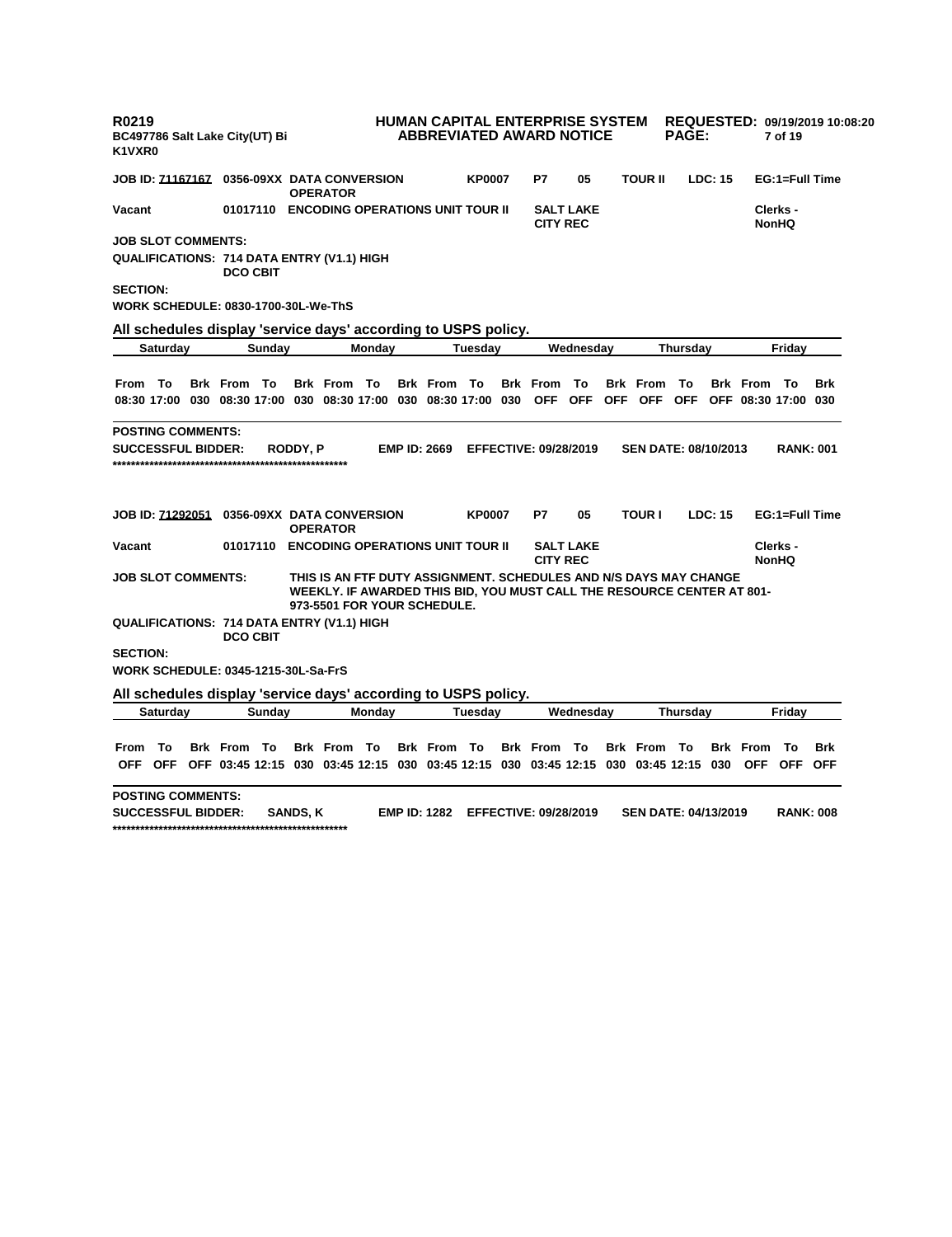| R0219<br>K1VXR0                                                                                                                                                                                                                                                                                                                                                                                                                                                                                                                                                                                                                                                                                                                                                                                                                                                                                                                                                                                        |                                                                                                                                                                                                                                                                                                                                                                                                                                                                                                                                                                                                                                                                                                                                                                                                                                                                                                                                                                                                                                                                                                                                                                                                                                                                                                                                                                                                                                                              |  |  |    |    |    |  |  |  |     |
|--------------------------------------------------------------------------------------------------------------------------------------------------------------------------------------------------------------------------------------------------------------------------------------------------------------------------------------------------------------------------------------------------------------------------------------------------------------------------------------------------------------------------------------------------------------------------------------------------------------------------------------------------------------------------------------------------------------------------------------------------------------------------------------------------------------------------------------------------------------------------------------------------------------------------------------------------------------------------------------------------------|--------------------------------------------------------------------------------------------------------------------------------------------------------------------------------------------------------------------------------------------------------------------------------------------------------------------------------------------------------------------------------------------------------------------------------------------------------------------------------------------------------------------------------------------------------------------------------------------------------------------------------------------------------------------------------------------------------------------------------------------------------------------------------------------------------------------------------------------------------------------------------------------------------------------------------------------------------------------------------------------------------------------------------------------------------------------------------------------------------------------------------------------------------------------------------------------------------------------------------------------------------------------------------------------------------------------------------------------------------------------------------------------------------------------------------------------------------------|--|--|----|----|----|--|--|--|-----|
|                                                                                                                                                                                                                                                                                                                                                                                                                                                                                                                                                                                                                                                                                                                                                                                                                                                                                                                                                                                                        |                                                                                                                                                                                                                                                                                                                                                                                                                                                                                                                                                                                                                                                                                                                                                                                                                                                                                                                                                                                                                                                                                                                                                                                                                                                                                                                                                                                                                                                              |  |  |    | P7 | 05 |  |  |  |     |
| Vacant                                                                                                                                                                                                                                                                                                                                                                                                                                                                                                                                                                                                                                                                                                                                                                                                                                                                                                                                                                                                 | 01017110                                                                                                                                                                                                                                                                                                                                                                                                                                                                                                                                                                                                                                                                                                                                                                                                                                                                                                                                                                                                                                                                                                                                                                                                                                                                                                                                                                                                                                                     |  |  |    |    |    |  |  |  |     |
|                                                                                                                                                                                                                                                                                                                                                                                                                                                                                                                                                                                                                                                                                                                                                                                                                                                                                                                                                                                                        |                                                                                                                                                                                                                                                                                                                                                                                                                                                                                                                                                                                                                                                                                                                                                                                                                                                                                                                                                                                                                                                                                                                                                                                                                                                                                                                                                                                                                                                              |  |  |    |    |    |  |  |  |     |
|                                                                                                                                                                                                                                                                                                                                                                                                                                                                                                                                                                                                                                                                                                                                                                                                                                                                                                                                                                                                        | <b>DCO CBIT</b>                                                                                                                                                                                                                                                                                                                                                                                                                                                                                                                                                                                                                                                                                                                                                                                                                                                                                                                                                                                                                                                                                                                                                                                                                                                                                                                                                                                                                                              |  |  |    |    |    |  |  |  |     |
| <b>SECTION:</b>                                                                                                                                                                                                                                                                                                                                                                                                                                                                                                                                                                                                                                                                                                                                                                                                                                                                                                                                                                                        |                                                                                                                                                                                                                                                                                                                                                                                                                                                                                                                                                                                                                                                                                                                                                                                                                                                                                                                                                                                                                                                                                                                                                                                                                                                                                                                                                                                                                                                              |  |  |    |    |    |  |  |  |     |
|                                                                                                                                                                                                                                                                                                                                                                                                                                                                                                                                                                                                                                                                                                                                                                                                                                                                                                                                                                                                        |                                                                                                                                                                                                                                                                                                                                                                                                                                                                                                                                                                                                                                                                                                                                                                                                                                                                                                                                                                                                                                                                                                                                                                                                                                                                                                                                                                                                                                                              |  |  |    |    |    |  |  |  |     |
| Saturday                                                                                                                                                                                                                                                                                                                                                                                                                                                                                                                                                                                                                                                                                                                                                                                                                                                                                                                                                                                               |                                                                                                                                                                                                                                                                                                                                                                                                                                                                                                                                                                                                                                                                                                                                                                                                                                                                                                                                                                                                                                                                                                                                                                                                                                                                                                                                                                                                                                                              |  |  |    |    |    |  |  |  |     |
| From To                                                                                                                                                                                                                                                                                                                                                                                                                                                                                                                                                                                                                                                                                                                                                                                                                                                                                                                                                                                                |                                                                                                                                                                                                                                                                                                                                                                                                                                                                                                                                                                                                                                                                                                                                                                                                                                                                                                                                                                                                                                                                                                                                                                                                                                                                                                                                                                                                                                                              |  |  | To |    |    |  |  |  | Brk |
|                                                                                                                                                                                                                                                                                                                                                                                                                                                                                                                                                                                                                                                                                                                                                                                                                                                                                                                                                                                                        | <b>HUMAN CAPITAL ENTERPRISE SYSTEM</b><br>REQUESTED: 09/19/2019 10:08:20<br><b>ABBREVIATED AWARD NOTICE</b><br><b>PAGE:</b><br>BC497786 Salt Lake City(UT) Bi<br>8 of 19<br><b>JOB ID: 71292241 0356-09XX DATA CONVERSION</b><br><b>KP0007</b><br><b>TOUR II</b><br>LDC: 15<br>EG:1=Full Time<br><b>OPERATOR</b><br><b>ENCODING OPERATIONS UNIT TOUR II</b><br><b>SALT LAKE</b><br>Clerks -<br><b>CITY REC</b><br><b>NonHQ</b><br><b>JOB SLOT COMMENTS:</b><br>This is an FTF duty assignment. Schedules and n/s days may change<br>weekly. If awarded this bid, you must call the Resource Center at 801-<br>973-5501 for your schedule.\n<br>Sunday<br>Monday<br>Tuesday<br>Wednesday<br><b>Thursday</b><br>Friday<br><b>Brk From To</b><br><b>Brk</b> From<br>To<br><b>Brk</b> From<br><b>Brk From To</b><br><b>Brk From To</b><br><b>Brk From To</b><br>OFF OFF<br><b>OFF</b><br><b>OFF</b><br><b>EMP ID: 0000</b><br><b>EFFECTIVE:</b><br><b>SEN DATE:</b><br><b>KP0007</b><br>P7<br>05<br><b>TOUR II</b><br>LDC: 15<br><b>OPERATOR</b><br><b>ENCODING OPERATIONS UNIT TOUR II</b><br><b>SALT LAKE</b><br>Clerks -<br>01017110<br><b>CITY REC</b><br><b>NonHQ</b><br>This is an FTF duty assignment. Schedules and n/s days may change<br>weekly. If awarded this bid, you must call the Resource Center at 801-<br>973-5501 for your schedule.<br><b>DCO CBIT</b><br>Saturday<br>Sunday<br>Monday<br>Tuesdav<br>Wednesday<br><b>Thursday</b><br>Friday |  |  |    |    |    |  |  |  |     |
|                                                                                                                                                                                                                                                                                                                                                                                                                                                                                                                                                                                                                                                                                                                                                                                                                                                                                                                                                                                                        |                                                                                                                                                                                                                                                                                                                                                                                                                                                                                                                                                                                                                                                                                                                                                                                                                                                                                                                                                                                                                                                                                                                                                                                                                                                                                                                                                                                                                                                              |  |  |    |    |    |  |  |  |     |
|                                                                                                                                                                                                                                                                                                                                                                                                                                                                                                                                                                                                                                                                                                                                                                                                                                                                                                                                                                                                        |                                                                                                                                                                                                                                                                                                                                                                                                                                                                                                                                                                                                                                                                                                                                                                                                                                                                                                                                                                                                                                                                                                                                                                                                                                                                                                                                                                                                                                                              |  |  |    |    |    |  |  |  |     |
| Vacant                                                                                                                                                                                                                                                                                                                                                                                                                                                                                                                                                                                                                                                                                                                                                                                                                                                                                                                                                                                                 |                                                                                                                                                                                                                                                                                                                                                                                                                                                                                                                                                                                                                                                                                                                                                                                                                                                                                                                                                                                                                                                                                                                                                                                                                                                                                                                                                                                                                                                              |  |  |    |    |    |  |  |  |     |
|                                                                                                                                                                                                                                                                                                                                                                                                                                                                                                                                                                                                                                                                                                                                                                                                                                                                                                                                                                                                        |                                                                                                                                                                                                                                                                                                                                                                                                                                                                                                                                                                                                                                                                                                                                                                                                                                                                                                                                                                                                                                                                                                                                                                                                                                                                                                                                                                                                                                                              |  |  |    |    |    |  |  |  |     |
|                                                                                                                                                                                                                                                                                                                                                                                                                                                                                                                                                                                                                                                                                                                                                                                                                                                                                                                                                                                                        |                                                                                                                                                                                                                                                                                                                                                                                                                                                                                                                                                                                                                                                                                                                                                                                                                                                                                                                                                                                                                                                                                                                                                                                                                                                                                                                                                                                                                                                              |  |  |    |    |    |  |  |  |     |
| <b>SECTION:</b>                                                                                                                                                                                                                                                                                                                                                                                                                                                                                                                                                                                                                                                                                                                                                                                                                                                                                                                                                                                        |                                                                                                                                                                                                                                                                                                                                                                                                                                                                                                                                                                                                                                                                                                                                                                                                                                                                                                                                                                                                                                                                                                                                                                                                                                                                                                                                                                                                                                                              |  |  |    |    |    |  |  |  |     |
|                                                                                                                                                                                                                                                                                                                                                                                                                                                                                                                                                                                                                                                                                                                                                                                                                                                                                                                                                                                                        |                                                                                                                                                                                                                                                                                                                                                                                                                                                                                                                                                                                                                                                                                                                                                                                                                                                                                                                                                                                                                                                                                                                                                                                                                                                                                                                                                                                                                                                              |  |  |    |    |    |  |  |  |     |
|                                                                                                                                                                                                                                                                                                                                                                                                                                                                                                                                                                                                                                                                                                                                                                                                                                                                                                                                                                                                        |                                                                                                                                                                                                                                                                                                                                                                                                                                                                                                                                                                                                                                                                                                                                                                                                                                                                                                                                                                                                                                                                                                                                                                                                                                                                                                                                                                                                                                                              |  |  |    |    |    |  |  |  |     |
| All schedules display 'service days' according to USPS policy.<br>07:45 16:15 030 07:45 16:15 030<br>OFF OFF 07:45 16:15 030 07:45 16:15 030 07:45 16:15 030<br><b>POSTING COMMENTS:</b><br><b>NO SUCCESSFUL BIDDER:</b><br><b>RANK: 000</b><br><b>JOB ID: 71292247 0356-09XX DATA CONVERSION</b><br>EG:1=Full Time<br><b>JOB SLOT COMMENTS:</b><br>QUALIFICATIONS: 714 DATA ENTRY (V1.1) HIGH<br><b>WORK SCHEDULE: 0745-1615-30L-We-ThS</b><br>All schedules display 'service days' according to USPS policy.<br>To<br><b>Brk From To</b><br>From<br><b>Brk</b> From<br>- То<br><b>Brk From To</b><br><b>Brk</b> From<br>То<br><b>Brk</b> From<br>Π٥<br><b>Brk From To</b><br>Brk<br>OFF OFF<br>OFF<br>07:45 16:15 030 07:45 16:15 030 07:45 16:15 030 07:45 16:15 030<br><b>OFF</b><br><b>OFF</b><br>OFF 07:45 16:15 030<br><b>POSTING COMMENTS:</b><br><b>EMP ID: 1124</b><br><b>EFFECTIVE: 09/28/2019</b><br><b>SEN DATE: 04/13/2019</b><br><b>RANK: 010</b><br><b>SUCCESSFUL BIDDER:</b><br>OU. D |                                                                                                                                                                                                                                                                                                                                                                                                                                                                                                                                                                                                                                                                                                                                                                                                                                                                                                                                                                                                                                                                                                                                                                                                                                                                                                                                                                                                                                                              |  |  |    |    |    |  |  |  |     |
| <b>QUALIFICATIONS: 714 DATA ENTRY (V1.1) HIGH</b><br><b>WORK SCHEDULE: 0745-1615-30L-Mo-TuS</b>                                                                                                                                                                                                                                                                                                                                                                                                                                                                                                                                                                                                                                                                                                                                                                                                                                                                                                        |                                                                                                                                                                                                                                                                                                                                                                                                                                                                                                                                                                                                                                                                                                                                                                                                                                                                                                                                                                                                                                                                                                                                                                                                                                                                                                                                                                                                                                                              |  |  |    |    |    |  |  |  |     |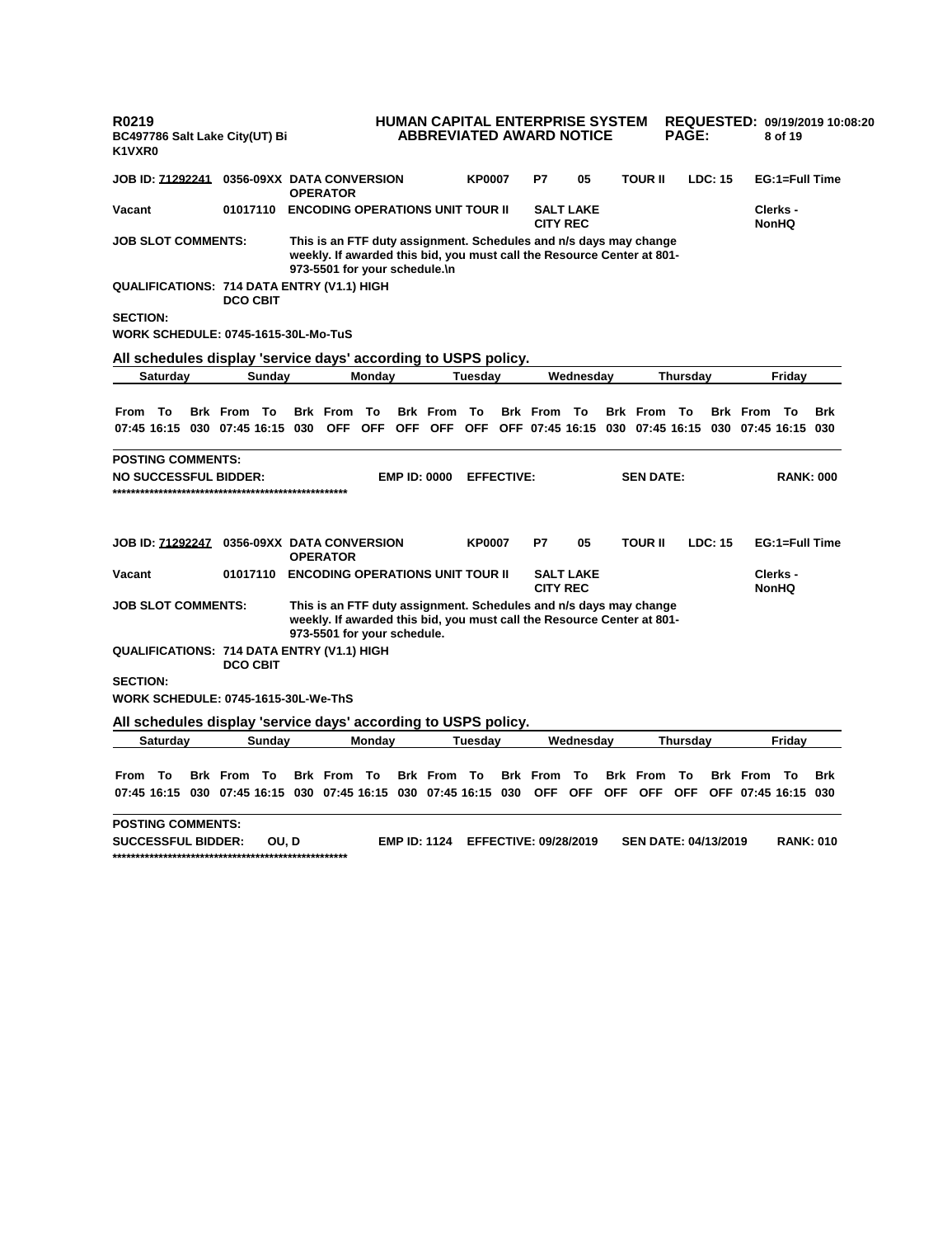| R0219<br>K1VXR0           |                  | BC497786 Salt Lake City(UT) Bi             |          |         |                                                               |        |                                                                |                |                   | HUMAN CAPITAL ENTERPRISE SYSTEM<br><b>ABBREVIATED AWARD NOTICE</b>                                                                              |                  |                                                | <b>PAGE:</b>    |                |                               | 9 of 19                            | REQUESTED: 09/19/2019 10:08:20 |
|---------------------------|------------------|--------------------------------------------|----------|---------|---------------------------------------------------------------|--------|----------------------------------------------------------------|----------------|-------------------|-------------------------------------------------------------------------------------------------------------------------------------------------|------------------|------------------------------------------------|-----------------|----------------|-------------------------------|------------------------------------|--------------------------------|
| <b>JOB ID: 71292303</b>   |                  |                                            |          |         | 0356-09XX DATA CONVERSION<br><b>OPERATOR</b>                  |        |                                                                | <b>KP0007</b>  |                   | P7                                                                                                                                              | 05               | <b>TOUR II</b>                                 |                 | <b>LDC: 15</b> |                               | EG:1=Full Time                     |                                |
| Vacant                    |                  |                                            |          |         |                                                               |        | 01017110 ENCODING OPERATIONS UNIT TOUR II                      |                |                   | <b>CITY REC</b>                                                                                                                                 | <b>SALT LAKE</b> |                                                |                 |                |                               | Clerks -<br><b>NonHQ</b>           |                                |
| <b>JOB SLOT COMMENTS:</b> |                  |                                            |          |         |                                                               |        | 973-5501 FOR YOUR SCHEDULE.                                    |                |                   | THIS IS AN FTF DUTY ASSIGNMENT, SCHEDULES AND N/S DAYS MAY CHANGE<br>WEEKLY. IF AWARDED THIS BID, YOU MUST CALL THE RESOURCE CENTER AT 801-     |                  |                                                |                 |                |                               |                                    |                                |
|                           |                  | <b>DCO CBIT</b>                            |          |         | <b>QUALIFICATIONS: 714 DATA ENTRY (V1.1) HIGH</b>             |        |                                                                |                |                   |                                                                                                                                                 |                  |                                                |                 |                |                               |                                    |                                |
| <b>SECTION:</b>           |                  | <b>WORK SCHEDULE: 0845-1715-30L-Sa-FrS</b> |          |         |                                                               |        |                                                                |                |                   |                                                                                                                                                 |                  |                                                |                 |                |                               |                                    |                                |
|                           |                  |                                            |          |         |                                                               |        | All schedules display 'service days' according to USPS policy. |                |                   |                                                                                                                                                 |                  |                                                |                 |                |                               |                                    |                                |
|                           | Saturday         |                                            | Sunday   |         |                                                               | Monday |                                                                | <b>Tuesday</b> |                   |                                                                                                                                                 | Wednesday        |                                                | Thursday        |                |                               | Friday                             |                                |
| <b>From</b><br><b>OFF</b> | To<br><b>OFF</b> | <b>Brk From To</b>                         |          |         | <b>Brk From To</b>                                            |        | <b>Brk From To</b>                                             |                |                   | <b>Brk</b> From<br>OFF 08:45 17:15 030 08:45 17:15 030 08:45 17:15 030 08:45 17:15 030 08:45 17:15                                              | То               | Brk From To                                    |                 | 030            | <b>Brk</b> From<br><b>OFF</b> | То<br><b>OFF</b>                   | <b>Brk</b><br><b>OFF</b>       |
| <b>SUCCESSFUL BIDDER:</b> |                  |                                            |          | ROSE, C | JOB ID: 71373015 0356-09XX DATA CONVERSION<br><b>OPERATOR</b> |        | <b>EMP ID: 2186</b>                                            | <b>KP0007</b>  |                   | <b>EFFECTIVE: 09/28/2019</b><br>P7                                                                                                              | 05               | <b>SEN DATE: 07/25/2015</b><br><b>TOUR III</b> |                 | LDC: 15        |                               | <b>RANK: 019</b><br>EG:1=Full Time |                                |
| Vacant                    |                  |                                            | 01017111 |         |                                                               |        | <b>ENCODING OPERATIONS UNIT TOUR III</b>                       |                |                   | <b>CITY REC</b>                                                                                                                                 | <b>SALT LAKE</b> |                                                |                 |                |                               | Clerks -<br><b>NonHQ</b>           |                                |
| <b>JOB SLOT COMMENTS:</b> |                  |                                            |          |         |                                                               |        | 801-973-5501 for your schedule                                 |                |                   | This is an FTF duty assignment. Schedules and non-scheduled days may<br>change weekly. If awarded this bid you must call the Resource Center at |                  |                                                |                 |                |                               |                                    |                                |
|                           |                  | <b>DCO CBIT</b>                            |          |         | QUALIFICATIONS: 714 DATA ENTRY (V1.1) HIGH                    |        |                                                                |                |                   |                                                                                                                                                 |                  |                                                |                 |                |                               |                                    |                                |
| <b>SECTION:</b>           |                  | <b>WORK SCHEDULE: 1815-0245-30L-Mo-TuS</b> |          |         |                                                               |        |                                                                |                |                   |                                                                                                                                                 |                  |                                                |                 |                |                               |                                    |                                |
|                           |                  |                                            |          |         |                                                               |        | All schedules display 'service days' according to USPS policy. |                |                   |                                                                                                                                                 |                  |                                                |                 |                |                               |                                    |                                |
|                           | Saturday         |                                            | Sunday   |         |                                                               | Monday |                                                                | <b>Tuesday</b> |                   |                                                                                                                                                 | Wednesday        |                                                | <b>Thursday</b> |                |                               | Friday                             |                                |
| From                      | To               | <b>Brk From To</b>                         |          |         | <b>Brk</b> From<br>18:15 02:45 030 18:15 02:45 030 OFF OFF    | То     | <b>Brk</b> From                                                | To             |                   | <b>Brk</b> From<br>OFF OFF OFF OFF 18:15 02:45 030 18:15 02:45 030 18:15 02:45 030                                                              | То               | <b>Brk</b> From                                | Π٥              |                | <b>Brk</b> From               | - To                               | <b>Brk</b>                     |
| <b>POSTING COMMENTS:</b>  |                  | <b>NO SUCCESSFUL BIDDER:</b>               |          |         |                                                               |        | <b>EMP ID: 0000</b>                                            |                | <b>EFFECTIVE:</b> |                                                                                                                                                 |                  | <b>SEN DATE:</b>                               |                 |                |                               | <b>RANK: 000</b>                   |                                |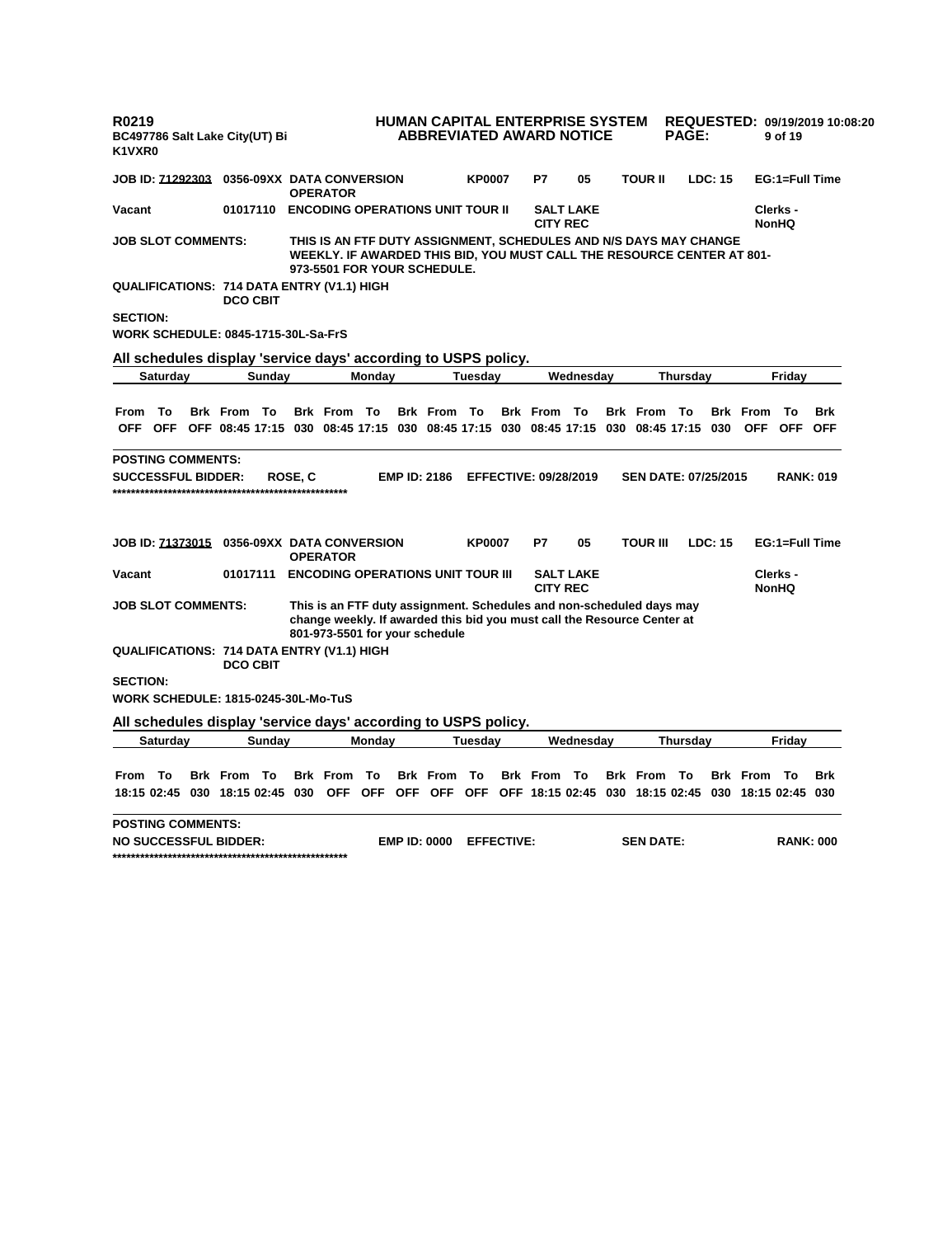| R0219<br>K1VXR0                                                                                                                                                                                                                                                                                                                                                                                                                                                                                                                                                                                                                                                                                                                                                                                                                                                                                                                                                                                                                                                                                                                                                                                                                                                                                                                                                                                                                                                                                                                                                                                                                                                                                                                                                                                                                                                                                                                                                                                                                                                                                                                                                 |  |  | BC497786 Salt Lake City(UT) Bi                    |  |                 |                  | HUMAN CAPITAL ENTERPRISE SYSTEM<br><b>ABBREVIATED AWARD NOTICE</b> |               |    |    |                 | <b>PAGE:</b> |                | 10 of 19       | REQUESTED: 09/19/2019 10:08:20 |
|-----------------------------------------------------------------------------------------------------------------------------------------------------------------------------------------------------------------------------------------------------------------------------------------------------------------------------------------------------------------------------------------------------------------------------------------------------------------------------------------------------------------------------------------------------------------------------------------------------------------------------------------------------------------------------------------------------------------------------------------------------------------------------------------------------------------------------------------------------------------------------------------------------------------------------------------------------------------------------------------------------------------------------------------------------------------------------------------------------------------------------------------------------------------------------------------------------------------------------------------------------------------------------------------------------------------------------------------------------------------------------------------------------------------------------------------------------------------------------------------------------------------------------------------------------------------------------------------------------------------------------------------------------------------------------------------------------------------------------------------------------------------------------------------------------------------------------------------------------------------------------------------------------------------------------------------------------------------------------------------------------------------------------------------------------------------------------------------------------------------------------------------------------------------|--|--|---------------------------------------------------|--|-----------------|------------------|--------------------------------------------------------------------|---------------|----|----|-----------------|--------------|----------------|----------------|--------------------------------|
|                                                                                                                                                                                                                                                                                                                                                                                                                                                                                                                                                                                                                                                                                                                                                                                                                                                                                                                                                                                                                                                                                                                                                                                                                                                                                                                                                                                                                                                                                                                                                                                                                                                                                                                                                                                                                                                                                                                                                                                                                                                                                                                                                                 |  |  | <b>JOB ID: 71373077 0356-09XX DATA CONVERSION</b> |  | <b>OPERATOR</b> |                  |                                                                    | <b>KP0007</b> | P7 | 05 | <b>TOUR III</b> |              | <b>LDC: 15</b> | EG:1=Full Time |                                |
|                                                                                                                                                                                                                                                                                                                                                                                                                                                                                                                                                                                                                                                                                                                                                                                                                                                                                                                                                                                                                                                                                                                                                                                                                                                                                                                                                                                                                                                                                                                                                                                                                                                                                                                                                                                                                                                                                                                                                                                                                                                                                                                                                                 |  |  |                                                   |  |                 |                  |                                                                    |               |    |    |                 |              |                |                |                                |
|                                                                                                                                                                                                                                                                                                                                                                                                                                                                                                                                                                                                                                                                                                                                                                                                                                                                                                                                                                                                                                                                                                                                                                                                                                                                                                                                                                                                                                                                                                                                                                                                                                                                                                                                                                                                                                                                                                                                                                                                                                                                                                                                                                 |  |  |                                                   |  |                 |                  |                                                                    |               |    |    |                 |              |                |                |                                |
|                                                                                                                                                                                                                                                                                                                                                                                                                                                                                                                                                                                                                                                                                                                                                                                                                                                                                                                                                                                                                                                                                                                                                                                                                                                                                                                                                                                                                                                                                                                                                                                                                                                                                                                                                                                                                                                                                                                                                                                                                                                                                                                                                                 |  |  |                                                   |  |                 |                  |                                                                    |               |    |    |                 |              |                |                |                                |
|                                                                                                                                                                                                                                                                                                                                                                                                                                                                                                                                                                                                                                                                                                                                                                                                                                                                                                                                                                                                                                                                                                                                                                                                                                                                                                                                                                                                                                                                                                                                                                                                                                                                                                                                                                                                                                                                                                                                                                                                                                                                                                                                                                 |  |  |                                                   |  |                 |                  |                                                                    |               |    |    |                 |              |                |                |                                |
|                                                                                                                                                                                                                                                                                                                                                                                                                                                                                                                                                                                                                                                                                                                                                                                                                                                                                                                                                                                                                                                                                                                                                                                                                                                                                                                                                                                                                                                                                                                                                                                                                                                                                                                                                                                                                                                                                                                                                                                                                                                                                                                                                                 |  |  |                                                   |  |                 |                  |                                                                    |               |    |    |                 |              |                |                |                                |
|                                                                                                                                                                                                                                                                                                                                                                                                                                                                                                                                                                                                                                                                                                                                                                                                                                                                                                                                                                                                                                                                                                                                                                                                                                                                                                                                                                                                                                                                                                                                                                                                                                                                                                                                                                                                                                                                                                                                                                                                                                                                                                                                                                 |  |  |                                                   |  |                 |                  |                                                                    |               |    |    |                 |              |                |                |                                |
|                                                                                                                                                                                                                                                                                                                                                                                                                                                                                                                                                                                                                                                                                                                                                                                                                                                                                                                                                                                                                                                                                                                                                                                                                                                                                                                                                                                                                                                                                                                                                                                                                                                                                                                                                                                                                                                                                                                                                                                                                                                                                                                                                                 |  |  |                                                   |  | <b>OFF</b>      | To<br><b>OFF</b> |                                                                    | To            |    | To |                 |              |                | - То           | <b>Brk</b>                     |
|                                                                                                                                                                                                                                                                                                                                                                                                                                                                                                                                                                                                                                                                                                                                                                                                                                                                                                                                                                                                                                                                                                                                                                                                                                                                                                                                                                                                                                                                                                                                                                                                                                                                                                                                                                                                                                                                                                                                                                                                                                                                                                                                                                 |  |  |                                                   |  |                 |                  |                                                                    |               |    |    |                 |              |                |                |                                |
|                                                                                                                                                                                                                                                                                                                                                                                                                                                                                                                                                                                                                                                                                                                                                                                                                                                                                                                                                                                                                                                                                                                                                                                                                                                                                                                                                                                                                                                                                                                                                                                                                                                                                                                                                                                                                                                                                                                                                                                                                                                                                                                                                                 |  |  |                                                   |  |                 |                  |                                                                    |               |    |    |                 |              |                |                |                                |
|                                                                                                                                                                                                                                                                                                                                                                                                                                                                                                                                                                                                                                                                                                                                                                                                                                                                                                                                                                                                                                                                                                                                                                                                                                                                                                                                                                                                                                                                                                                                                                                                                                                                                                                                                                                                                                                                                                                                                                                                                                                                                                                                                                 |  |  |                                                   |  |                 |                  |                                                                    |               | P7 | 05 |                 |              |                |                |                                |
|                                                                                                                                                                                                                                                                                                                                                                                                                                                                                                                                                                                                                                                                                                                                                                                                                                                                                                                                                                                                                                                                                                                                                                                                                                                                                                                                                                                                                                                                                                                                                                                                                                                                                                                                                                                                                                                                                                                                                                                                                                                                                                                                                                 |  |  |                                                   |  |                 |                  |                                                                    |               |    |    |                 |              |                |                |                                |
|                                                                                                                                                                                                                                                                                                                                                                                                                                                                                                                                                                                                                                                                                                                                                                                                                                                                                                                                                                                                                                                                                                                                                                                                                                                                                                                                                                                                                                                                                                                                                                                                                                                                                                                                                                                                                                                                                                                                                                                                                                                                                                                                                                 |  |  |                                                   |  |                 |                  |                                                                    |               |    |    |                 |              |                |                |                                |
| <b>ENCODING OPERATIONS UNIT TOUR III</b><br>Vacant<br>01017111<br><b>SALT LAKE</b><br>Clerks -<br><b>CITY REC</b><br><b>NonHQ</b><br><b>JOB SLOT COMMENTS:</b><br>This is an FTF duty assignment. Schedules and N/S days may change<br>weekly. If awarded this bid you must call the Resource Center at 801-<br>973-5501 for your schedule.<br><b>QUALIFICATIONS: 714 DATA ENTRY (V1.1) HIGH</b><br><b>DCO CBIT</b><br><b>SECTION:</b><br><b>WORK SCHEDULE: 1815-0245-30L-Mo-TuS</b><br>All schedules display 'service days' according to USPS policy.<br>Monday<br><b>Tuesday</b><br>Wednesday<br>Thursday<br>Friday<br>Saturday<br>Sunday<br>From To<br><b>Brk From To</b><br><b>Brk</b> From<br><b>Brk</b> From<br><b>Brk</b> From<br><b>Brk From To</b><br><b>Brk</b> From<br>18:15 02:45 030 18:15 02:45 030<br>OFF OFF<br>OFF OFF 18:15 02:45 030 18:15 02:45<br>030 18:15 02:45 030<br><b>POSTING COMMENTS:</b><br><b>NO SUCCESSFUL BIDDER:</b><br><b>EMP ID: 0000</b><br><b>EFFECTIVE:</b><br><b>SEN DATE:</b><br><b>RANK: 000</b><br>JOB ID: 71373104<br><b>TOUR III</b><br>LDC: 15<br>EG:1=Full Time<br>0356-09XX DATA CONVERSION<br><b>KP0007</b><br><b>OPERATOR</b><br><b>ENCODING OPERATIONS UNIT TOUR III</b><br><b>SALT LAKE</b><br>Clerks -<br>Vacant<br>01017111<br><b>CITY REC</b><br><b>NonHQ</b><br>This is an FTF duty assignment. Schedules and n/s days may change<br><b>JOB SLOT COMMENTS:</b><br>weekly. If awarded this bid, you must call the Resource Center at 801-<br>973-5501 for your schedule<br>QUALIFICATIONS: 714 DATA ENTRY (V1.1) HIGH<br><b>DCO CBIT</b><br><b>SECTION:</b><br><b>WORK SCHEDULE: 1815-0245-30L-Mo-TuS</b><br>All schedules display 'service days' according to USPS policy.<br>Saturday<br>Monday<br>Friday<br>Sunday<br><b>Tuesday</b><br>Wednesday<br><b>Thursday</b><br>То<br>To<br>Τo<br>From<br><b>Brk</b> From<br><b>Brk</b> From<br>To<br><b>Brk</b> From<br>To<br><b>Brk</b> From<br><b>Brk</b> From<br>То<br><b>Brk</b> From<br>- To<br><b>Brk</b><br>OFF OFF<br>OFF OFF OFF OFF 18:15 02:45 030 18:15 02:45 030 18:15 02:45 030<br>18:15 02:45 030 18:15 02:45 030<br><b>POSTING COMMENTS:</b> |  |  |                                                   |  |                 |                  |                                                                    |               |    |    |                 |              |                |                |                                |
|                                                                                                                                                                                                                                                                                                                                                                                                                                                                                                                                                                                                                                                                                                                                                                                                                                                                                                                                                                                                                                                                                                                                                                                                                                                                                                                                                                                                                                                                                                                                                                                                                                                                                                                                                                                                                                                                                                                                                                                                                                                                                                                                                                 |  |  |                                                   |  |                 |                  |                                                                    |               |    |    |                 |              |                |                |                                |
|                                                                                                                                                                                                                                                                                                                                                                                                                                                                                                                                                                                                                                                                                                                                                                                                                                                                                                                                                                                                                                                                                                                                                                                                                                                                                                                                                                                                                                                                                                                                                                                                                                                                                                                                                                                                                                                                                                                                                                                                                                                                                                                                                                 |  |  |                                                   |  |                 |                  |                                                                    |               |    |    |                 |              |                |                |                                |
|                                                                                                                                                                                                                                                                                                                                                                                                                                                                                                                                                                                                                                                                                                                                                                                                                                                                                                                                                                                                                                                                                                                                                                                                                                                                                                                                                                                                                                                                                                                                                                                                                                                                                                                                                                                                                                                                                                                                                                                                                                                                                                                                                                 |  |  |                                                   |  |                 |                  |                                                                    |               |    |    |                 |              |                |                |                                |
|                                                                                                                                                                                                                                                                                                                                                                                                                                                                                                                                                                                                                                                                                                                                                                                                                                                                                                                                                                                                                                                                                                                                                                                                                                                                                                                                                                                                                                                                                                                                                                                                                                                                                                                                                                                                                                                                                                                                                                                                                                                                                                                                                                 |  |  |                                                   |  |                 |                  |                                                                    |               |    |    |                 |              |                |                |                                |
| <b>EMP ID: 0000</b><br><b>EFFECTIVE:</b><br><b>SEN DATE:</b><br><b>RANK: 000</b><br><b>NO SUCCESSFUL BIDDER:</b>                                                                                                                                                                                                                                                                                                                                                                                                                                                                                                                                                                                                                                                                                                                                                                                                                                                                                                                                                                                                                                                                                                                                                                                                                                                                                                                                                                                                                                                                                                                                                                                                                                                                                                                                                                                                                                                                                                                                                                                                                                                |  |  |                                                   |  |                 |                  |                                                                    |               |    |    |                 |              |                |                |                                |
|                                                                                                                                                                                                                                                                                                                                                                                                                                                                                                                                                                                                                                                                                                                                                                                                                                                                                                                                                                                                                                                                                                                                                                                                                                                                                                                                                                                                                                                                                                                                                                                                                                                                                                                                                                                                                                                                                                                                                                                                                                                                                                                                                                 |  |  |                                                   |  |                 |                  |                                                                    |               |    |    |                 |              |                |                |                                |
|                                                                                                                                                                                                                                                                                                                                                                                                                                                                                                                                                                                                                                                                                                                                                                                                                                                                                                                                                                                                                                                                                                                                                                                                                                                                                                                                                                                                                                                                                                                                                                                                                                                                                                                                                                                                                                                                                                                                                                                                                                                                                                                                                                 |  |  |                                                   |  |                 |                  |                                                                    |               |    |    |                 |              |                |                |                                |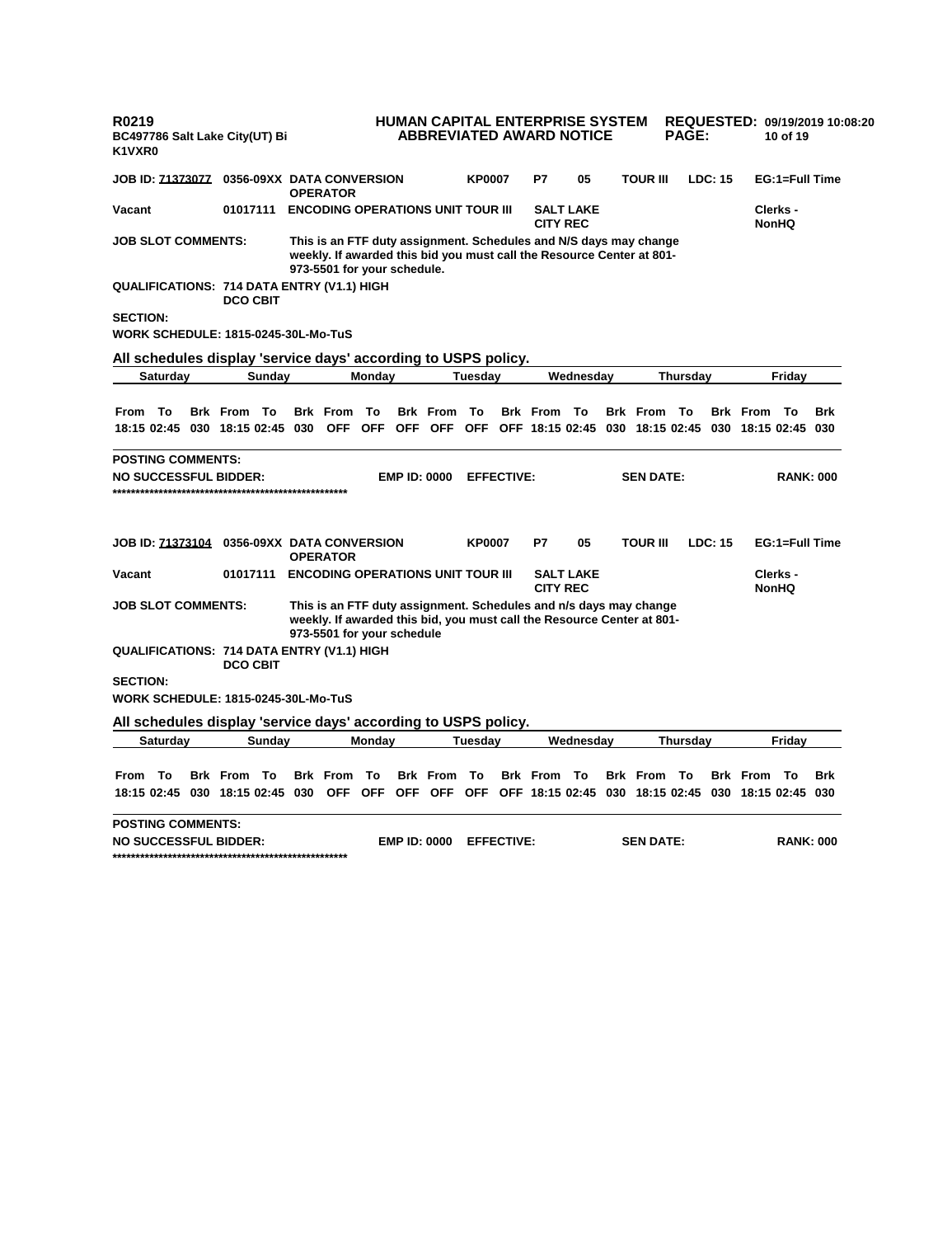| R0219<br>BC497786 Salt Lake City(UT) Bi<br>K1VXR0                                                                     |                       |                                          |                                                                         |                     |               | <b>HUMAN CAPITAL ENTERPRISE SYSTEM</b><br><b>ABBREVIATED AWARD NOTICE</b> |    |                             | <b>PAGE:</b>    |         |                    | 11 of 19                 | REQUESTED: 09/19/2019 10:08:20 |
|-----------------------------------------------------------------------------------------------------------------------|-----------------------|------------------------------------------|-------------------------------------------------------------------------|---------------------|---------------|---------------------------------------------------------------------------|----|-----------------------------|-----------------|---------|--------------------|--------------------------|--------------------------------|
| JOB ID: 71387947  0356-09XX DATA CONVERSION                                                                           |                       | <b>OPERATOR</b>                          |                                                                         |                     | <b>KP0007</b> | P7                                                                        | 05 | <b>TOUR III</b>             |                 | LDC: 15 |                    | EG:1=Full Time           |                                |
| Vacant                                                                                                                | 01017111              | <b>ENCODING OPERATIONS UNIT TOUR III</b> |                                                                         |                     |               | <b>SALT LAKE</b><br><b>CITY REC</b>                                       |    |                             |                 |         |                    | Clerks -<br><b>NonHQ</b> |                                |
| <b>JOB SLOT COMMENTS:</b>                                                                                             |                       |                                          |                                                                         |                     |               |                                                                           |    |                             |                 |         |                    |                          |                                |
| QUALIFICATIONS: 714 DATA ENTRY (V1.1) HIGH                                                                            | <b>DCO CBIT</b>       |                                          |                                                                         |                     |               |                                                                           |    |                             |                 |         |                    |                          |                                |
| <b>SECTION:</b>                                                                                                       |                       |                                          |                                                                         |                     |               |                                                                           |    |                             |                 |         |                    |                          |                                |
| WORK SCHEDULE: 1500-2330-30L-Su-MoS                                                                                   |                       |                                          |                                                                         |                     |               |                                                                           |    |                             |                 |         |                    |                          |                                |
| All schedules display 'service days' according to USPS policy.                                                        |                       |                                          |                                                                         |                     |               |                                                                           |    |                             |                 |         |                    |                          |                                |
| <b>Saturday</b>                                                                                                       | Sunday                |                                          | Monday                                                                  |                     | Tuesdav       | Wednesdav                                                                 |    |                             | <b>Thursdav</b> |         |                    | Fridav                   |                                |
|                                                                                                                       |                       |                                          |                                                                         |                     |               |                                                                           |    |                             |                 |         |                    |                          |                                |
| From To                                                                                                               | <b>Brk From To</b>    | <b>Brk</b> From                          | - To                                                                    | <b>Brk From To</b>  |               | <b>Brk From To</b>                                                        |    | <b>Brk From To</b>          |                 |         | <b>Brk From To</b> |                          | Brk                            |
| 15:00 23:30 030 OFF                                                                                                   |                       | OFF OFF OFF                              | OFF OFF 15:00 23:30 030 15:00 23:30 030 15:00 23:30 030 15:00 23:30 030 |                     |               |                                                                           |    |                             |                 |         |                    |                          |                                |
|                                                                                                                       |                       |                                          |                                                                         |                     |               |                                                                           |    |                             |                 |         |                    |                          |                                |
| <b>POSTING COMMENTS:</b>                                                                                              |                       |                                          |                                                                         |                     |               |                                                                           |    |                             |                 |         |                    |                          |                                |
| <b>SUCCESSFUL BIDDER:</b>                                                                                             |                       | <b>REED.D</b>                            |                                                                         | <b>EMP ID: 8017</b> |               | <b>EFFECTIVE: 09/28/2019</b>                                              |    | <b>SEN DATE: 07/25/2015</b> |                 |         |                    | <b>RANK: 050</b>         |                                |
|                                                                                                                       |                       |                                          |                                                                         |                     |               |                                                                           |    |                             |                 |         |                    |                          |                                |
| JOB ID: 71388015  0356-09XX DATA CONVERSION                                                                           |                       | <b>OPERATOR</b>                          |                                                                         |                     | <b>KP0007</b> | P7                                                                        | 05 | <b>TOUR III</b>             |                 | LDC: 15 |                    | EG:1=Full Time           |                                |
| Vacant                                                                                                                | 01017111              | <b>ENCODING OPERATIONS UNIT TOUR III</b> |                                                                         |                     |               | <b>SALT LAKE</b><br><b>CITY REC</b>                                       |    |                             |                 |         |                    | Clerks -<br><b>NonHQ</b> |                                |
| <b>JOB SLOT COMMENTS:</b>                                                                                             |                       |                                          |                                                                         |                     |               |                                                                           |    |                             |                 |         |                    |                          |                                |
| QUALIFICATIONS: 714 DATA ENTRY (V1.1) HIGH                                                                            | <b>DCO CBIT</b>       |                                          |                                                                         |                     |               |                                                                           |    |                             |                 |         |                    |                          |                                |
| <b>SECTION:</b>                                                                                                       |                       |                                          |                                                                         |                     |               |                                                                           |    |                             |                 |         |                    |                          |                                |
| <b>WORK SCHEDULE: 1800-0230-30L-Sa-SuS</b>                                                                            |                       |                                          |                                                                         |                     |               |                                                                           |    |                             |                 |         |                    |                          |                                |
| All schedules display 'service days' according to USPS policy.                                                        |                       |                                          |                                                                         |                     |               |                                                                           |    |                             |                 |         |                    |                          |                                |
| Saturday                                                                                                              | Sunday                |                                          | Monday                                                                  |                     | Tuesday       | Wednesday                                                                 |    |                             | Thursday        |         |                    | Fridav                   |                                |
|                                                                                                                       |                       |                                          |                                                                         |                     |               |                                                                           |    |                             |                 |         |                    |                          |                                |
| То<br>From<br>OFF OFF OFF OFF OFF OFF 18:00 02:30 030 18:00 02:30 030 18:00 02:30 030 18:00 02:30 030 18:00 02:30 030 | <b>Brk</b> From<br>To | <b>Brk</b> From                          | – То                                                                    | <b>Brk</b> From     | - To          | <b>Brk</b> From<br>То                                                     |    | <b>Brk</b> From             | - To            |         | <b>Brk From To</b> |                          | <b>Brk</b>                     |
|                                                                                                                       |                       |                                          |                                                                         |                     |               |                                                                           |    |                             |                 |         |                    |                          |                                |
| <b>POSTING COMMENTS:</b>                                                                                              |                       |                                          |                                                                         |                     |               |                                                                           |    |                             |                 |         |                    |                          |                                |
| <b>SUCCESSFUL BIDDER:</b>                                                                                             |                       | CHAP, P                                  |                                                                         | <b>EMP ID: 6988</b> |               | <b>EFFECTIVE: 09/28/2019</b>                                              |    | <b>SEN DATE: 06/13/2015</b> |                 |         |                    | <b>RANK: 017</b>         |                                |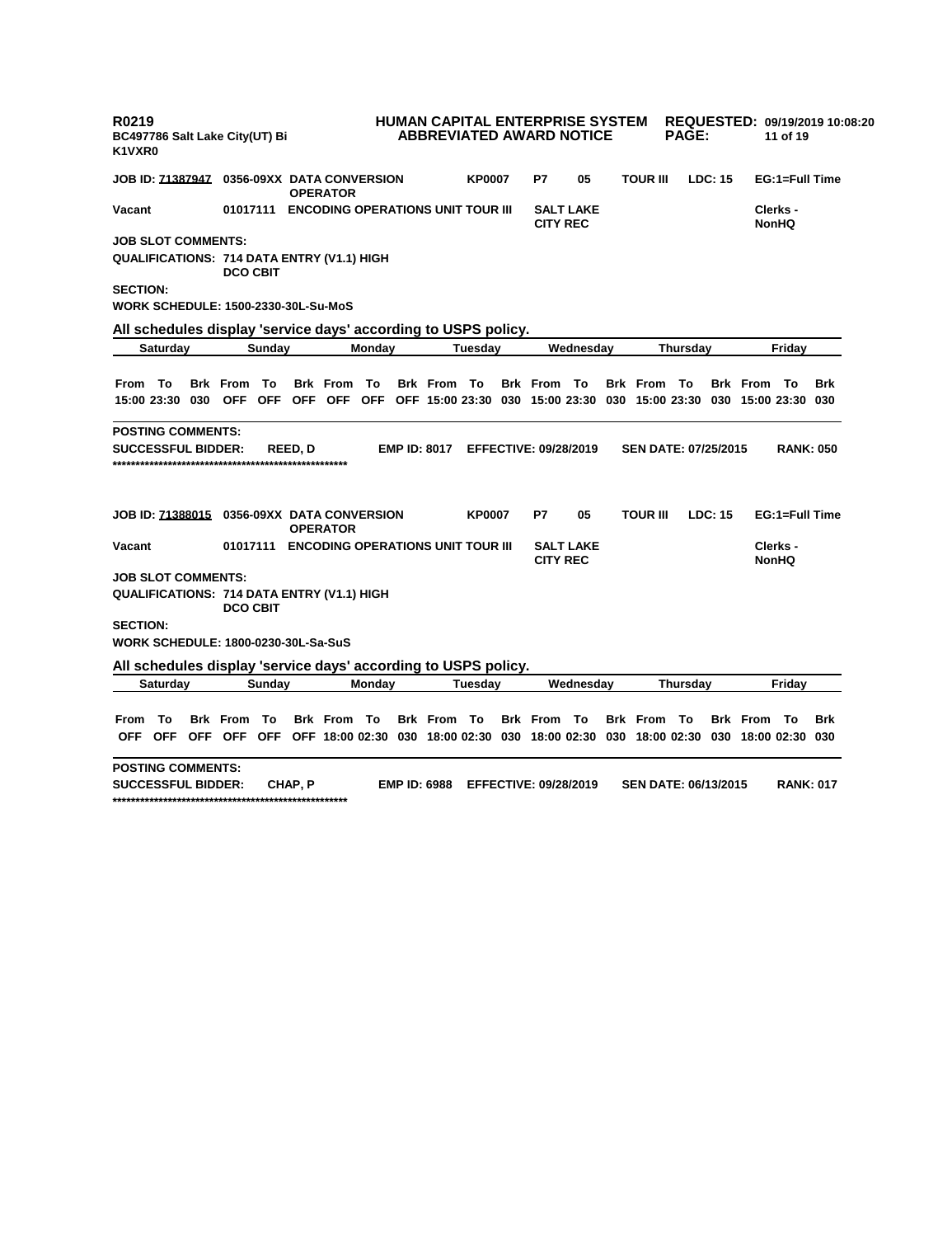| R0219<br>BC497786 Salt Lake City(UT) Bi<br>K1VXR0                                                           |                                            |                    |                    |        |                     |               | HUMAN CAPITAL ENTERPRISE SYSTEM<br><b>ABBREVIATED AWARD NOTICE</b> |                  |                    | <b>PAGE:</b>                |         |                    | 12 of 19          | REQUESTED: 09/19/2019 10:08:20 |
|-------------------------------------------------------------------------------------------------------------|--------------------------------------------|--------------------|--------------------|--------|---------------------|---------------|--------------------------------------------------------------------|------------------|--------------------|-----------------------------|---------|--------------------|-------------------|--------------------------------|
| JOB ID: <u>71388053</u>                                                                                     | 0356-09XX DATA CONVERSION                  |                    | <b>OPERATOR</b>    |        |                     | <b>KP0007</b> | P7                                                                 | 05               | <b>TOUR I</b>      |                             | LDC: 15 |                    | EG:1=Full Time    |                                |
| Vacant                                                                                                      | 01017111 ENCODING OPERATIONS UNIT TOUR III |                    |                    |        |                     |               | <b>CITY REC</b>                                                    | <b>SALT LAKE</b> |                    |                             |         |                    | Clerks -<br>NonHQ |                                |
| <b>JOB SLOT COMMENTS:</b>                                                                                   |                                            |                    |                    |        |                     |               |                                                                    |                  |                    |                             |         |                    |                   |                                |
| QUALIFICATIONS: 714 DATA ENTRY (V1.1) HIGH                                                                  | <b>DCO CBIT</b>                            |                    |                    |        |                     |               |                                                                    |                  |                    |                             |         |                    |                   |                                |
| <b>SECTION:</b>                                                                                             |                                            |                    |                    |        |                     |               |                                                                    |                  |                    |                             |         |                    |                   |                                |
| WORK SCHEDULE: 2000-0430-30L-Tu-WeS                                                                         |                                            |                    |                    |        |                     |               |                                                                    |                  |                    |                             |         |                    |                   |                                |
| All schedules display 'service days' according to USPS policy.                                              |                                            |                    |                    |        |                     |               |                                                                    |                  |                    |                             |         |                    |                   |                                |
| Saturday                                                                                                    | Sunday                                     |                    |                    | Monday |                     | Tuesdav       |                                                                    | Wednesday        |                    | Thursday                    |         |                    | Friday            |                                |
|                                                                                                             |                                            |                    |                    |        |                     |               |                                                                    |                  |                    |                             |         |                    |                   |                                |
| From To                                                                                                     | <b>Brk From To</b>                         |                    | <b>Brk From To</b> |        | <b>Brk</b> From     | То            | <b>Brk</b> From                                                    | То               | <b>Brk From To</b> |                             |         | <b>Brk From To</b> |                   | Brk                            |
| 20:00 04:30 030 20:00 04:30 030 20:00 04:30 030 OFF OFF OFF OFF OFF OFF 20:00 04:30 030 20:00 04:30 030     |                                            |                    |                    |        |                     |               |                                                                    |                  |                    |                             |         |                    |                   |                                |
| POSTING COMMENTS:                                                                                           |                                            |                    |                    |        |                     |               |                                                                    |                  |                    |                             |         |                    |                   |                                |
| <b>SUCCESSFUL BIDDER:</b>                                                                                   |                                            | <b>ROBINSON, K</b> |                    |        | <b>EMP ID: 2672</b> |               | <b>EFFECTIVE: 09/28/2019</b>                                       |                  |                    | <b>SEN DATE: 03/02/2019</b> |         |                    | <b>RANK: 001</b>  |                                |
| JOB ID: 71388089                                                                                            | 0356-09XX DATA CONVERSION                  |                    | <b>OPERATOR</b>    |        |                     | <b>KP0007</b> | P7                                                                 | 05               | <b>TOUR II</b>     |                             | LDC: 15 |                    | EG:1=Full Time    |                                |
| Vacant                                                                                                      | 01017110 ENCODING OPERATIONS UNIT TOUR II  |                    |                    |        |                     |               | <b>CITY REC</b>                                                    | <b>SALT LAKE</b> |                    |                             |         |                    | Clerks -<br>NonHQ |                                |
| <b>JOB SLOT COMMENTS:</b>                                                                                   |                                            |                    |                    |        |                     |               |                                                                    |                  |                    |                             |         |                    |                   |                                |
| QUALIFICATIONS: 714 DATA ENTRY (V1.1) HIGH                                                                  | <b>DCO CBIT</b>                            |                    |                    |        |                     |               |                                                                    |                  |                    |                             |         |                    |                   |                                |
| <b>SECTION:</b>                                                                                             |                                            |                    |                    |        |                     |               |                                                                    |                  |                    |                             |         |                    |                   |                                |
| WORK SCHEDULE: 0530-1400-30L-Mo-TuS                                                                         |                                            |                    |                    |        |                     |               |                                                                    |                  |                    |                             |         |                    |                   |                                |
| All schedules display 'service days' according to USPS policy.                                              |                                            |                    |                    |        |                     |               |                                                                    |                  |                    |                             |         |                    |                   |                                |
| Saturday                                                                                                    | Sunday                                     |                    |                    | Monday |                     | Tuesday       |                                                                    | Wednesday        |                    | Thursday                    |         |                    | Friday            |                                |
|                                                                                                             |                                            |                    |                    |        |                     |               |                                                                    |                  |                    |                             |         |                    |                   |                                |
| From To                                                                                                     | <b>Brk</b> From<br>То                      |                    | <b>Brk</b> From    | То     | <b>Brk</b> From     | То            | <b>Brk</b> From                                                    | Т٥               | <b>Brk</b> From    | То                          |         | <b>Brk</b> From    | Π٥                | <b>Brk</b>                     |
| 05:30 14:00 030 05:30 14:00 030 OFF OFF OFF OFF OFF OFF OFF 05:30 14:00 030 05:30 14:00 030 05:30 14:00 030 |                                            |                    |                    |        |                     |               |                                                                    |                  |                    |                             |         |                    |                   |                                |
| <b>POSTING COMMENTS:</b>                                                                                    |                                            |                    |                    |        |                     |               |                                                                    |                  |                    |                             |         |                    |                   |                                |
|                                                                                                             |                                            |                    |                    |        |                     |               |                                                                    |                  |                    |                             |         |                    |                   |                                |

**SUCCESSFUL BIDDER: Davis, B EMP ID: 3362 EFFECTIVE: 09/28/2019 SEN DATE: 07/30/2011 RANK: 138 \*\*\*\*\*\*\*\*\*\*\*\*\*\*\*\*\*\*\*\*\*\*\*\*\*\*\*\*\*\*\*\*\*\*\*\*\*\*\*\*\*\*\*\*\*\*\*\*\*\*\***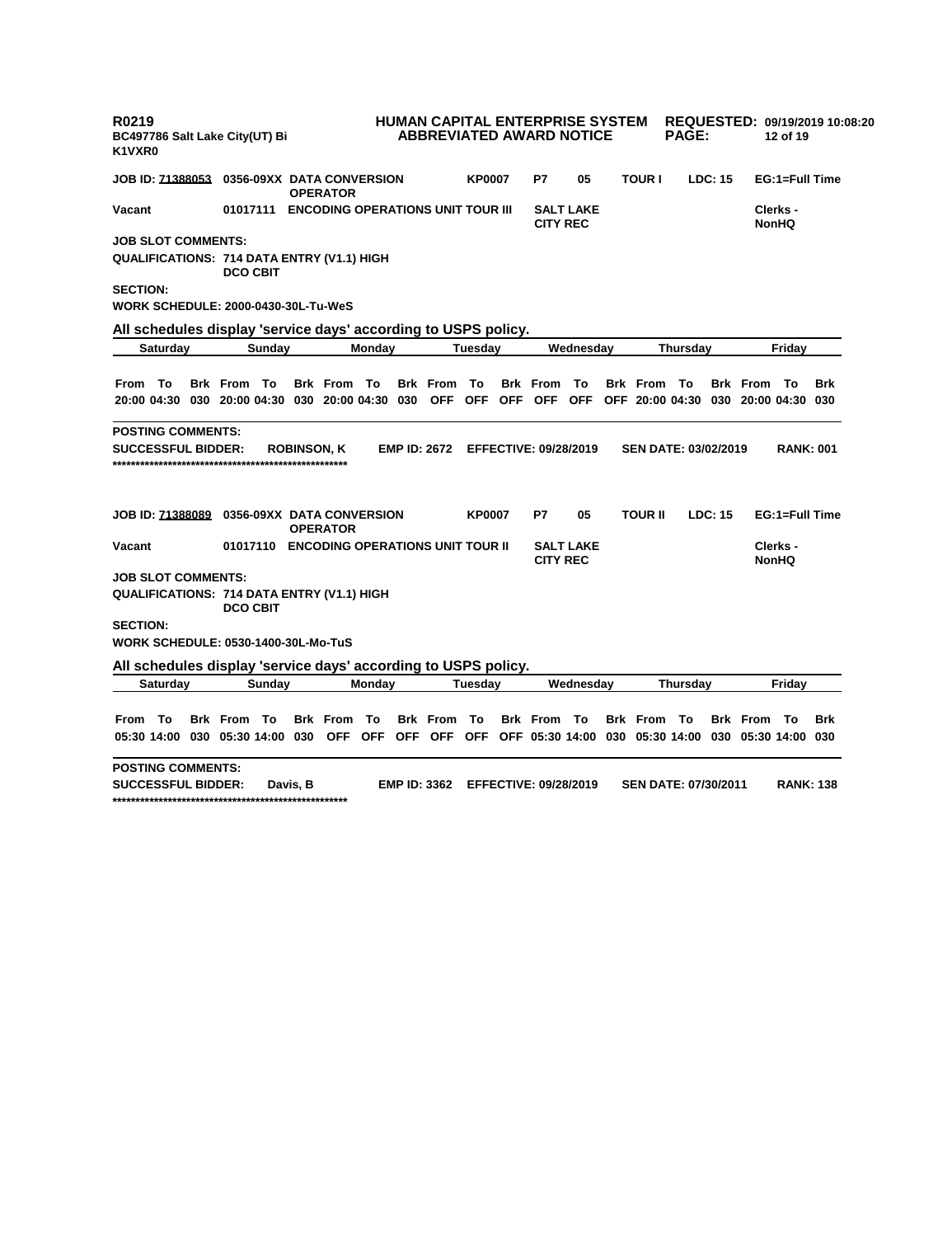| R0219<br>BC497786 Salt Lake City(UT) Bi<br>K1VXR0              |                 |        |           |                             |        | HUMAN CAPITAL ENTERPRISE SYSTEM<br><b>ABBREVIATED AWARD NOTICE</b>                                                                          |               |                   |                              |                  |                                             | <b>PAGE:</b> |                |                     | 13 of 19                 | REQUESTED: 09/19/2019 10:08:20 |
|----------------------------------------------------------------|-----------------|--------|-----------|-----------------------------|--------|---------------------------------------------------------------------------------------------------------------------------------------------|---------------|-------------------|------------------------------|------------------|---------------------------------------------|--------------|----------------|---------------------|--------------------------|--------------------------------|
| <b>JOB ID: 71388102  0356-09XX DATA CONVERSION</b>             |                 |        |           | <b>OPERATOR</b>             |        |                                                                                                                                             | <b>KP0007</b> |                   | P7                           | 05               | <b>TOUR II</b>                              |              | LDC: 15        |                     | EG:1=Full Time           |                                |
| Vacant                                                         | 01017110        |        |           |                             |        | <b>ENCODING OPERATIONS UNIT TOUR II</b>                                                                                                     |               |                   | <b>CITY REC</b>              | <b>SALT LAKE</b> |                                             |              |                |                     | Clerks -<br><b>NonHQ</b> |                                |
| <b>JOB SLOT COMMENTS:</b>                                      |                 |        |           |                             |        |                                                                                                                                             |               |                   |                              |                  |                                             |              |                |                     |                          |                                |
| QUALIFICATIONS: 714 DATA ENTRY (V1.1) HIGH                     | <b>DCO CBIT</b> |        |           |                             |        |                                                                                                                                             |               |                   |                              |                  |                                             |              |                |                     |                          |                                |
| <b>SECTION:</b>                                                |                 |        |           |                             |        |                                                                                                                                             |               |                   |                              |                  |                                             |              |                |                     |                          |                                |
| WORK SCHEDULE: 0600-1430-30L-Tu-WeS                            |                 |        |           |                             |        |                                                                                                                                             |               |                   |                              |                  |                                             |              |                |                     |                          |                                |
| All schedules display 'service days' according to USPS policy. |                 |        |           |                             |        |                                                                                                                                             |               |                   |                              |                  |                                             |              |                |                     |                          |                                |
| <b>Saturday</b>                                                |                 | Sunday |           |                             | Monday |                                                                                                                                             | Tuesday       |                   |                              | Wednesday        |                                             | Thursday     |                |                     | Friday                   |                                |
|                                                                |                 |        |           |                             |        |                                                                                                                                             |               |                   |                              |                  |                                             |              |                |                     |                          |                                |
| From To                                                        | <b>Brk</b> From | To     |           | <b>Brk</b> From             | To     | <b>Brk</b> From                                                                                                                             | To            |                   | <b>Brk</b> From              | To               | <b>Brk</b> From                             | To           |                | <b>Brk</b> From     | To                       | Brk                            |
| 06:00 14:30 030 06:00 14:30 030 06:00 14:30 030                |                 |        |           |                             |        | <b>OFF</b>                                                                                                                                  |               | OFF OFF           | OFF                          | <b>OFF</b>       | OFF 06:00 14:30                             |              |                | 030 06:00 14:30 030 |                          |                                |
| <b>POSTING COMMENTS:</b>                                       |                 |        |           |                             |        |                                                                                                                                             |               |                   |                              |                  |                                             |              |                |                     |                          |                                |
| <b>SUCCESSFUL BIDDER:</b>                                      |                 |        | LOWMAN, M |                             |        | <b>EMP ID: 9358</b>                                                                                                                         |               |                   | <b>EFFECTIVE: 09/28/2019</b> |                  | <b>SEN DATE: 08/13/2011</b>                 |              |                |                     | <b>RANK: 007</b>         |                                |
| JOB ID: 72136808  0356-09XX DATA CONVERSION                    |                 |        |           |                             |        |                                                                                                                                             | <b>KP0007</b> |                   | P7                           | 05               | TOUR III                                    |              | <b>LDC: 15</b> |                     | EG:1=Full Time           |                                |
|                                                                |                 |        |           | <b>OPERATOR</b>             |        |                                                                                                                                             |               |                   |                              |                  |                                             |              |                |                     |                          |                                |
| Vacant                                                         | 01017111        |        |           |                             |        | <b>ENCODING OPERATIONS UNIT TOUR III</b>                                                                                                    |               |                   | <b>CITY REC</b>              | <b>SALT LAKE</b> |                                             |              |                |                     | Clerks -<br><b>NonHQ</b> |                                |
| <b>JOB SLOT COMMENTS:</b>                                      |                 |        |           | 973-5501 for your schedule. |        | This is an FTF duty assignment. Schedules and n/s days may change<br>weekly. If awarded this bid, you must call the Resource Center at 801- |               |                   |                              |                  |                                             |              |                |                     |                          |                                |
| <b>QUALIFICATIONS: 714 DATA ENTRY (V1.1) HIGH</b>              | <b>DCO CBIT</b> |        |           |                             |        |                                                                                                                                             |               |                   |                              |                  |                                             |              |                |                     |                          |                                |
| <b>SECTION:</b>                                                |                 |        |           |                             |        |                                                                                                                                             |               |                   |                              |                  |                                             |              |                |                     |                          |                                |
| <b>WORK SCHEDULE: 1615-0045-30L-Tu-WeS</b>                     |                 |        |           |                             |        |                                                                                                                                             |               |                   |                              |                  |                                             |              |                |                     |                          |                                |
| All schedules display 'service days' according to USPS policy. |                 |        |           |                             |        |                                                                                                                                             |               |                   |                              |                  |                                             |              |                |                     |                          |                                |
| <b>Saturday</b>                                                |                 | Sunday |           |                             | Monday |                                                                                                                                             | Tuesday       |                   |                              | Wednesday        |                                             | Thursday     |                |                     | Friday                   |                                |
|                                                                |                 |        |           |                             |        |                                                                                                                                             |               |                   |                              |                  |                                             |              |                |                     |                          |                                |
| - To<br>From                                                   | <b>Brk</b> From | - To   |           | <b>Brk</b> From             | То     | <b>Brk</b> From                                                                                                                             | To            |                   | <b>Brk</b> From              | To               | <b>Brk</b> From                             | - To         |                | <b>Brk</b> From     | - Το                     | Brk                            |
| 16:15 00:45 030 16:15 00:45 030 16:15 00:45 030 OFF            |                 |        |           |                             |        |                                                                                                                                             |               | OFF OFF           |                              |                  | OFF OFF OFF 16:15 00:45 030 16:15 00:45 030 |              |                |                     |                          |                                |
| <b>POSTING COMMENTS:</b>                                       |                 |        |           |                             |        |                                                                                                                                             |               |                   |                              |                  |                                             |              |                |                     |                          |                                |
| <b>NO SUCCESSFUL BIDDER:</b>                                   |                 |        |           |                             |        | <b>EMP ID: 0000</b>                                                                                                                         |               | <b>EFFECTIVE:</b> |                              |                  | <b>SEN DATE:</b>                            |              |                |                     | <b>RANK: 000</b>         |                                |
|                                                                |                 |        |           |                             |        |                                                                                                                                             |               |                   |                              |                  |                                             |              |                |                     |                          |                                |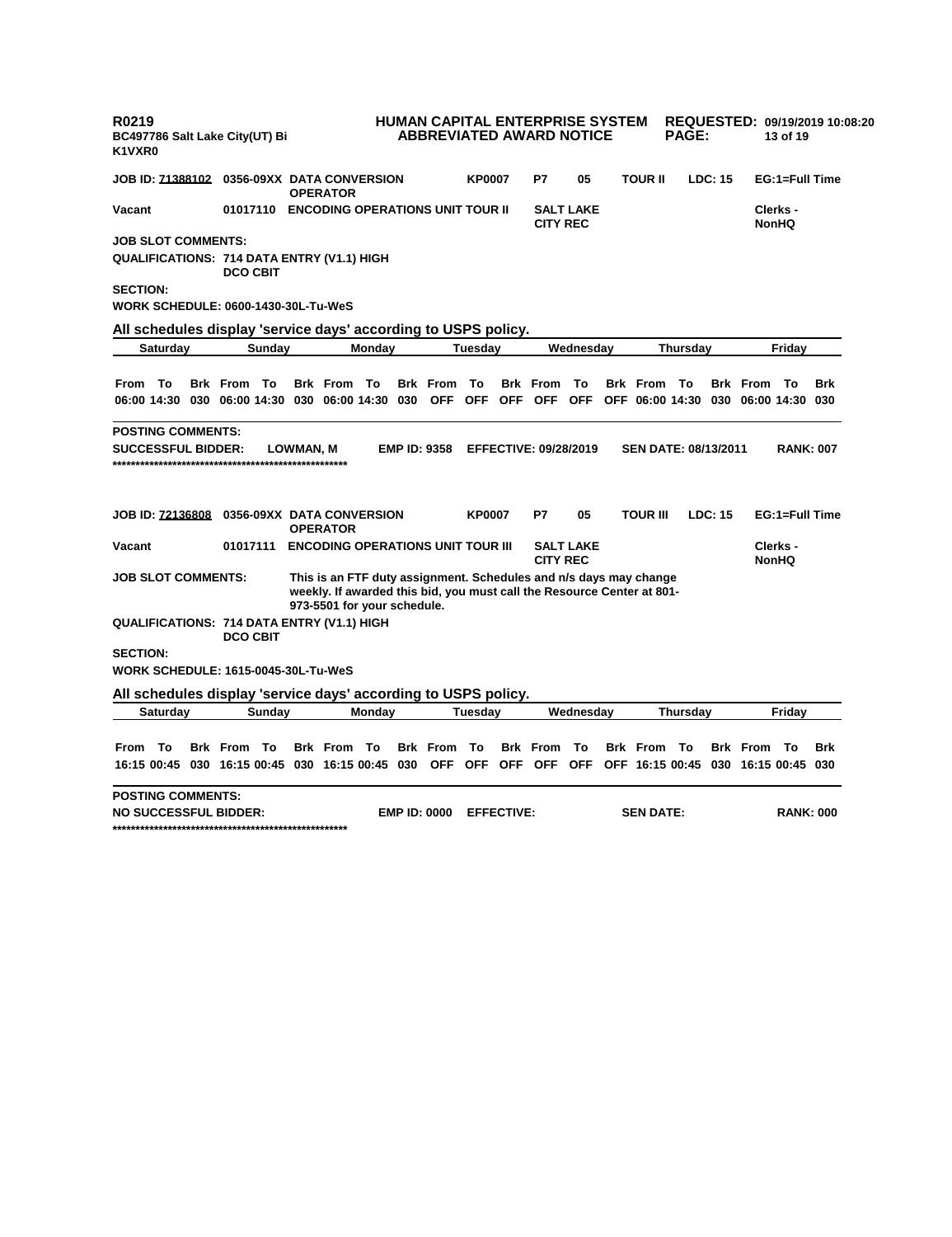| R0219<br>BC497786 Salt Lake City(UT) Bi<br>K1VXR0               |                                            |                 |                    |                     | HUMAN CAPITAL ENTERPRISE SYSTEM<br><b>ABBREVIATED AWARD NOTICE</b> |               |            |                              |                  |                             | <b>PAGE:</b> |         |                                     | 14 of 19                 | REQUESTED: 09/19/2019 10:08:20 |
|-----------------------------------------------------------------|--------------------------------------------|-----------------|--------------------|---------------------|--------------------------------------------------------------------|---------------|------------|------------------------------|------------------|-----------------------------|--------------|---------|-------------------------------------|--------------------------|--------------------------------|
| JOB ID: 95507676 0356-09XX  DATA CONVERSION                     |                                            | <b>OPERATOR</b> |                    |                     |                                                                    | <b>KP0007</b> |            | P7                           | 05               | <b>TOUR II</b>              |              | LDC: 15 |                                     | EG:1=Full Time           |                                |
| Vacant                                                          | 01017110 ENCODING OPERATIONS UNIT TOUR II  |                 |                    |                     |                                                                    |               |            | <b>CITY REC</b>              | <b>SALT LAKE</b> |                             |              |         |                                     | Clerks -<br>NonHQ        |                                |
| <b>JOB SLOT COMMENTS:</b>                                       |                                            |                 |                    |                     |                                                                    |               |            |                              |                  |                             |              |         |                                     |                          |                                |
| QUALIFICATIONS: 714 DATA ENTRY (V1.1) HIGH                      | <b>DCO CBIT</b>                            |                 |                    |                     |                                                                    |               |            |                              |                  |                             |              |         |                                     |                          |                                |
| <b>SECTION:</b>                                                 |                                            |                 |                    |                     |                                                                    |               |            |                              |                  |                             |              |         |                                     |                          |                                |
| WORK SCHEDULE: 0600-1430-30L-We-ThS                             |                                            |                 |                    |                     |                                                                    |               |            |                              |                  |                             |              |         |                                     |                          |                                |
| All schedules display 'service days' according to USPS policy.  |                                            |                 |                    |                     |                                                                    |               |            |                              |                  |                             |              |         |                                     |                          |                                |
| Saturday                                                        | Sunday                                     |                 | Monday             |                     |                                                                    | Tuesdav       |            |                              | Wednesday        |                             | Thursday     |         |                                     | Fridav                   |                                |
|                                                                 |                                            |                 |                    |                     |                                                                    |               |            |                              |                  |                             |              |         |                                     |                          |                                |
| From To                                                         | <b>Brk From To</b>                         |                 | <b>Brk From To</b> |                     | Brk From To                                                        |               |            | <b>Brk</b> From              | To               | <b>Brk</b> From             | То           |         | <b>Brk From To</b>                  |                          | Brk                            |
| 06:00 14:30 030 06:00 14:30 030 06:00 14:30 030 06:00 14:30 030 |                                            |                 |                    |                     |                                                                    |               |            | <b>OFF</b>                   | OFF              | OFF OFF                     |              |         | OFF OFF 06:00 14:30 030             |                          |                                |
| <b>POSTING COMMENTS:</b>                                        |                                            |                 |                    |                     |                                                                    |               |            |                              |                  |                             |              |         |                                     |                          |                                |
| <b>SUCCESSFUL BIDDER:</b>                                       |                                            | Burson, C       |                    | <b>EMP ID: 0369</b> |                                                                    |               |            | <b>EFFECTIVE: 09/28/2019</b> |                  | <b>SEN DATE: 02/17/2007</b> |              |         |                                     | <b>RANK: 004</b>         |                                |
| JOB ID: 95675197 0356-09XX  DATA CONVERSION                     |                                            | <b>OPERATOR</b> |                    |                     |                                                                    | <b>KP0007</b> |            | P7                           | 05               | <b>TOUR III</b>             |              | LDC: 15 |                                     | EG:1=Full Time           |                                |
| Vacant                                                          | 01017111 ENCODING OPERATIONS UNIT TOUR III |                 |                    |                     |                                                                    |               |            | <b>CITY REC</b>              | <b>SALT LAKE</b> |                             |              |         |                                     | Clerks -<br><b>NonHQ</b> |                                |
| <b>JOB SLOT COMMENTS:</b>                                       |                                            |                 |                    |                     |                                                                    |               |            |                              |                  |                             |              |         |                                     |                          |                                |
| QUALIFICATIONS: 714 DATA ENTRY (V1.1) HIGH                      | <b>DCO CBIT</b>                            |                 |                    |                     |                                                                    |               |            |                              |                  |                             |              |         |                                     |                          |                                |
| <b>SECTION:</b>                                                 |                                            |                 |                    |                     |                                                                    |               |            |                              |                  |                             |              |         |                                     |                          |                                |
| WORK SCHEDULE: 1600-0030-30L-Tu-WeS                             |                                            |                 |                    |                     |                                                                    |               |            |                              |                  |                             |              |         |                                     |                          |                                |
| All schedules display 'service days' according to USPS policy.  |                                            |                 |                    |                     |                                                                    |               |            |                              |                  |                             |              |         |                                     |                          |                                |
| <b>Saturday</b>                                                 | Sunday                                     |                 | Monday             |                     |                                                                    | Tuesdav       |            |                              | Wednesday        |                             | Thursday     |         |                                     | Fridav                   |                                |
|                                                                 |                                            |                 |                    |                     |                                                                    |               |            |                              |                  |                             |              |         |                                     |                          |                                |
| From To                                                         | <b>Brk From To</b>                         |                 | Brk From To        |                     | <b>Brk</b> From                                                    | То            |            | <b>Brk</b> From              | To               | <b>Brk</b> From             | То           |         | <b>Brk</b> From                     | – То                     | Brk                            |
| 16:00 00:30 030 16:00 00:30 030 16:00 00:30                     |                                            |                 |                    | 030                 | <b>OFF</b>                                                         | <b>OFF</b>    | <b>OFF</b> | OFF                          | <b>OFF</b>       |                             |              |         | OFF 16:00 00:30 030 16:00 00:30 030 |                          |                                |
| POSTING COMMENTS:                                               |                                            |                 |                    |                     |                                                                    |               |            |                              |                  |                             |              |         |                                     |                          |                                |

**SUCCESSFUL BIDDER: PRISBREY, V EMP ID: 7709 EFFECTIVE: 09/28/2019 SEN DATE: 07/30/2011 RANK: 096 \*\*\*\*\*\*\*\*\*\*\*\*\*\*\*\*\*\*\*\*\*\*\*\*\*\*\*\*\*\*\*\*\*\*\*\*\*\*\*\*\*\*\*\*\*\*\*\*\*\*\***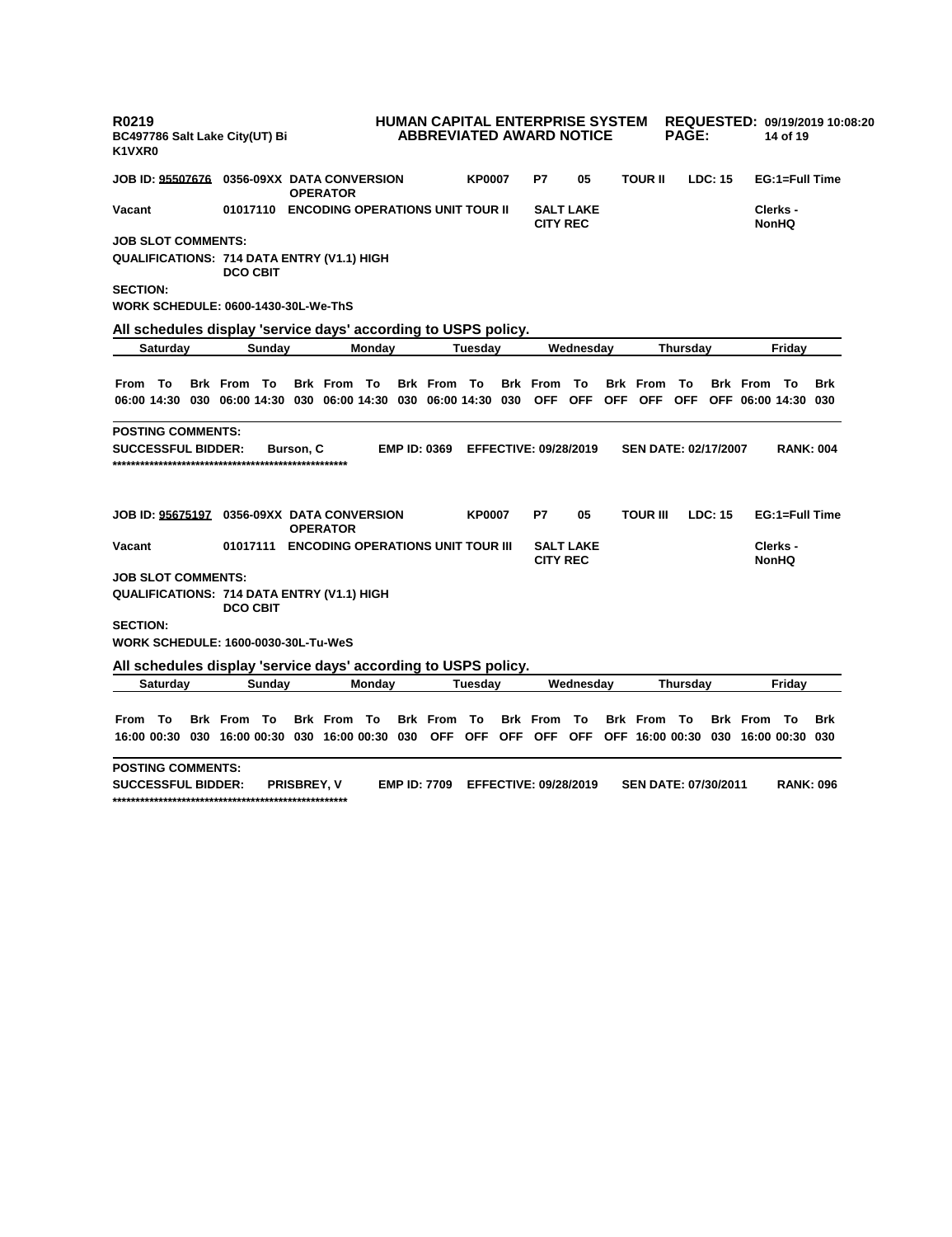| R0219<br>BC497786 Salt Lake City(UT) Bi<br>K1VXR0                                                       |                                            |                    |        |                     |               | <b>HUMAN CAPITAL ENTERPRISE SYSTEM</b><br><b>ABBREVIATED AWARD NOTICE</b> |                  |                             | <b>PAGE:</b>    |         | 15 of 19                                                            | REQUESTED: 09/19/2019 10:08:20 |            |
|---------------------------------------------------------------------------------------------------------|--------------------------------------------|--------------------|--------|---------------------|---------------|---------------------------------------------------------------------------|------------------|-----------------------------|-----------------|---------|---------------------------------------------------------------------|--------------------------------|------------|
| JOB ID: <u>95704823</u> 0356-09XX  DATA CONVERSION                                                      |                                            | <b>OPERATOR</b>    |        |                     | <b>KP0007</b> | P7                                                                        | 05               | <b>TOUR II</b>              |                 | LDC: 15 |                                                                     | EG:1=Full Time                 |            |
| Vacant                                                                                                  | 01017110 ENCODING OPERATIONS UNIT TOUR II  |                    |        |                     |               | <b>CITY REC</b>                                                           | <b>SALT LAKE</b> |                             |                 |         |                                                                     | Clerks -<br><b>NonHQ</b>       |            |
| <b>JOB SLOT COMMENTS:</b>                                                                               |                                            |                    |        |                     |               |                                                                           |                  |                             |                 |         |                                                                     |                                |            |
| QUALIFICATIONS: 714 DATA ENTRY (V1.1) HIGH                                                              | <b>DCO CBIT</b>                            |                    |        |                     |               |                                                                           |                  |                             |                 |         |                                                                     |                                |            |
| <b>SECTION:</b>                                                                                         |                                            |                    |        |                     |               |                                                                           |                  |                             |                 |         |                                                                     |                                |            |
| WORK SCHEDULE: 0900-1730-30L-Tu-WeS                                                                     |                                            |                    |        |                     |               |                                                                           |                  |                             |                 |         |                                                                     |                                |            |
| All schedules display 'service days' according to USPS policy.                                          |                                            |                    |        |                     |               |                                                                           |                  |                             |                 |         |                                                                     |                                |            |
| Saturday                                                                                                | Sunday                                     |                    | Monday |                     | Tuesdav       |                                                                           | Wednesday        |                             | Thursday        |         |                                                                     | Fridav                         |            |
|                                                                                                         |                                            |                    |        |                     |               |                                                                           |                  |                             |                 |         |                                                                     |                                |            |
| From To                                                                                                 | <b>Brk From To</b>                         | <b>Brk From To</b> |        | <b>Brk</b> From     | То            | <b>Brk</b> From                                                           | То               | <b>Brk From To</b>          |                 |         | <b>Brk From To</b>                                                  |                                | Brk        |
| 09:00 17:30 030 09:00 17:30 030 09:00 17:30 030 OFF OFF OFF OFF OFF OFF 09:00 17:30 030 09:00 17:30 030 |                                            |                    |        |                     |               |                                                                           |                  |                             |                 |         |                                                                     |                                |            |
| <b>POSTING COMMENTS:</b>                                                                                |                                            |                    |        |                     |               |                                                                           |                  |                             |                 |         |                                                                     |                                |            |
| <b>SUCCESSFUL BIDDER:</b>                                                                               |                                            | Peterson, S        |        | <b>EMP ID: 5927</b> |               | <b>EFFECTIVE: 09/28/2019</b>                                              |                  | <b>SEN DATE: 03/15/2008</b> |                 |         |                                                                     | <b>RANK: 001</b>               |            |
| JOB ID: <u>95742158</u> 0356-09XX  DATA CONVERSION                                                      |                                            | <b>OPERATOR</b>    |        |                     | <b>KP0007</b> | P7                                                                        | 05               | <b>TOUR III</b>             |                 | LDC: 15 |                                                                     | EG:1=Full Time                 |            |
| Vacant                                                                                                  | 01017111 ENCODING OPERATIONS UNIT TOUR III |                    |        |                     |               | <b>CITY REC</b>                                                           | <b>SALT LAKE</b> |                             |                 |         |                                                                     | Clerks -<br><b>NonHQ</b>       |            |
| <b>JOB SLOT COMMENTS:</b>                                                                               |                                            |                    |        |                     |               |                                                                           |                  |                             |                 |         |                                                                     |                                |            |
| QUALIFICATIONS: 714 DATA ENTRY (V1.1) HIGH                                                              | <b>DCO CBIT</b>                            |                    |        |                     |               |                                                                           |                  |                             |                 |         |                                                                     |                                |            |
| <b>SECTION:</b>                                                                                         |                                            |                    |        |                     |               |                                                                           |                  |                             |                 |         |                                                                     |                                |            |
| WORK SCHEDULE: 1430-2300-30L-Su-MoS                                                                     |                                            |                    |        |                     |               |                                                                           |                  |                             |                 |         |                                                                     |                                |            |
| All schedules display 'service days' according to USPS policy.                                          |                                            |                    |        |                     |               |                                                                           |                  |                             |                 |         |                                                                     |                                |            |
| <b>Saturday</b>                                                                                         | Sunday                                     |                    | Monday |                     | Tuesdav       |                                                                           | Wednesday        |                             | <b>Thursdav</b> |         |                                                                     | Fridav                         |            |
|                                                                                                         |                                            |                    |        |                     |               |                                                                           |                  |                             |                 |         |                                                                     |                                |            |
| From To                                                                                                 | <b>Brk</b> From<br>- То                    | <b>Brk</b> From    | То     | <b>Brk From To</b>  |               | <b>Brk From To</b>                                                        |                  | <b>Brk From To</b>          |                 |         | <b>Brk From To</b>                                                  |                                | <b>Brk</b> |
| 14:30 23:00 030                                                                                         | OFF OFF                                    | OFF OFF OFF        |        |                     |               |                                                                           |                  |                             |                 |         | OFF 14:30 23:00 030 14:30 23:00 030 14:30 23:00 030 14:30 23:00 030 |                                |            |
| POSTING COMMENTS:<br>CHAACCCCHI DINNED.                                                                 |                                            | <b>CAUNCE C</b>    |        | <b>CMD ID: 3402</b> |               | EEEECTIVE, 00/20/2010                                                     |                  | <b>CENLDATE, 07/40/2044</b> |                 |         |                                                                     | <b>DANI</b> 645                |            |

**SUCCESSFUL BIDDER: FAUNCE, G EMP ID: 2183 EFFECTIVE: 09/28/2019 SEN DATE: 07/12/2014 RANK: 015 \*\*\*\*\*\*\*\*\*\*\*\*\*\*\*\*\*\*\*\*\*\*\*\*\*\*\*\*\*\*\*\*\*\*\*\*\*\*\*\*\*\*\*\*\*\*\*\*\*\*\***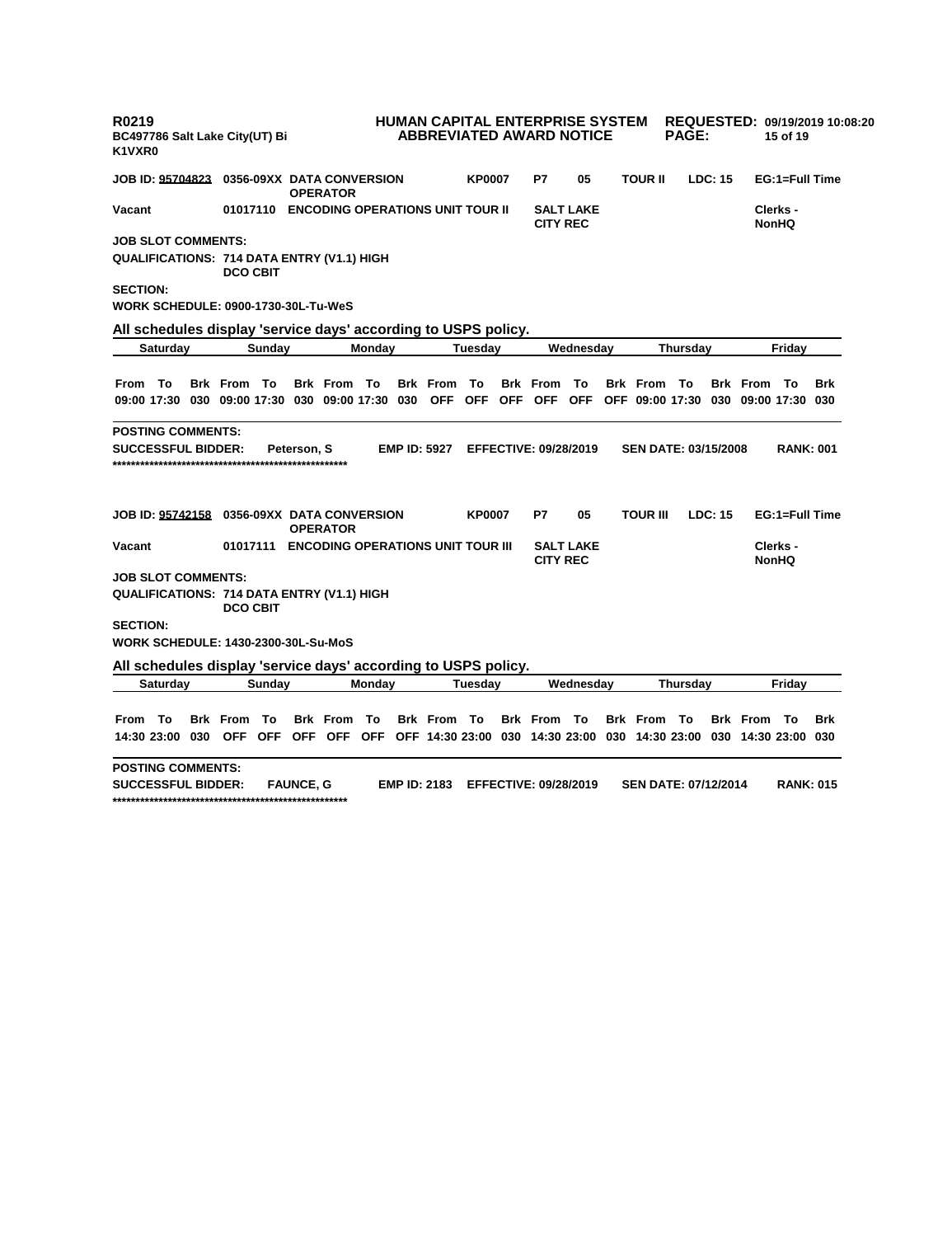| R0219<br>K1VXR0                                                                             |                                            |  | BC497786 Salt Lake City(UT) Bi                                            |        |           |                    |                                            |                     |               | <b>HUMAN CAPITAL ENTERPRISE SYSTEM</b><br><b>ABBREVIATED AWARD NOTICE</b> |                                     |  |                             | <b>PAGE:</b> |         | 16 of 19                                                                                                | REQUESTED: 09/19/2019 10:08:20 |            |
|---------------------------------------------------------------------------------------------|--------------------------------------------|--|---------------------------------------------------------------------------|--------|-----------|--------------------|--------------------------------------------|---------------------|---------------|---------------------------------------------------------------------------|-------------------------------------|--|-----------------------------|--------------|---------|---------------------------------------------------------------------------------------------------------|--------------------------------|------------|
|                                                                                             | JOB ID: 95809078                           |  |                                                                           |        |           | <b>OPERATOR</b>    | 0356-09XX DATA CONVERSION                  |                     | <b>KP0007</b> | P7                                                                        | 05                                  |  |                             |              | LDC: 15 |                                                                                                         | EG:1=Full Time                 |            |
| Vacant                                                                                      | 01017111 ENCODING OPERATIONS UNIT TOUR III |  |                                                                           |        |           |                    |                                            |                     |               |                                                                           | <b>SALT LAKE</b><br><b>CITY REC</b> |  |                             |              |         | Clerks -<br><b>NonHQ</b>                                                                                |                                |            |
|                                                                                             | <b>JOB SLOT COMMENTS:</b>                  |  |                                                                           |        |           |                    |                                            |                     |               |                                                                           |                                     |  |                             |              |         |                                                                                                         |                                |            |
|                                                                                             |                                            |  | QUALIFICATIONS: 714 DATA ENTRY (V1.1) HIGH<br><b>DCO CBIT</b>             |        |           |                    |                                            |                     |               |                                                                           |                                     |  |                             |              |         |                                                                                                         |                                |            |
| <b>SECTION:</b>                                                                             |                                            |  |                                                                           |        |           |                    |                                            |                     |               |                                                                           |                                     |  |                             |              |         |                                                                                                         |                                |            |
|                                                                                             |                                            |  | WORK SCHEDULE: 1200-2030-30L-Sa-SuS                                       |        |           |                    |                                            |                     |               |                                                                           |                                     |  |                             |              |         |                                                                                                         |                                |            |
|                                                                                             |                                            |  | All schedules display 'service days' according to USPS policy.            |        |           |                    |                                            |                     |               |                                                                           |                                     |  |                             |              |         |                                                                                                         |                                |            |
|                                                                                             | Saturday                                   |  |                                                                           | Sunday |           |                    | Monday                                     |                     | Tuesdav       |                                                                           | Wednesday                           |  |                             | Thursday     |         | Fridav                                                                                                  |                                |            |
|                                                                                             |                                            |  |                                                                           |        |           |                    |                                            |                     |               |                                                                           |                                     |  |                             |              |         |                                                                                                         |                                |            |
| From To                                                                                     |                                            |  | <b>Brk</b> From                                                           | To     |           | <b>Brk From To</b> |                                            | <b>Brk From To</b>  |               | <b>Brk From To</b>                                                        |                                     |  | <b>Brk From To</b>          |              |         | <b>Brk From To</b>                                                                                      |                                | <b>Brk</b> |
|                                                                                             |                                            |  |                                                                           |        |           |                    |                                            |                     |               |                                                                           |                                     |  |                             |              |         | OFF OFF OFF OFF OFF OFF 12:00 20:30 030 12:00 20:30 030 12:00 20:30 030 12:00 20:30 030 12:00 20:30 030 |                                |            |
|                                                                                             | <b>POSTING COMMENTS:</b>                   |  |                                                                           |        |           |                    |                                            |                     |               |                                                                           |                                     |  |                             |              |         |                                                                                                         |                                |            |
|                                                                                             | <b>SUCCESSFUL BIDDER:</b>                  |  |                                                                           |        | Larsen, L |                    |                                            | <b>EMP ID: 5443</b> |               | <b>EFFECTIVE: 09/28/2019</b>                                              |                                     |  | <b>SEN DATE: 07/01/2006</b> |              |         |                                                                                                         | <b>RANK: 001</b>               |            |
|                                                                                             | JOB ID: 95868130                           |  |                                                                           |        |           | <b>OPERATOR</b>    | 0356-09XX DATA CONVERSION                  |                     | <b>KP0007</b> | P7                                                                        | 05                                  |  | <b>TOUR III</b>             |              | LDC: 15 |                                                                                                         | EG:1=Full Time                 |            |
| Vacant                                                                                      |                                            |  |                                                                           |        |           |                    | 01017111 ENCODING OPERATIONS UNIT TOUR III |                     |               | <b>CITY REC</b>                                                           | <b>SALT LAKE</b>                    |  |                             |              |         |                                                                                                         | Clerks -<br><b>NonHQ</b>       |            |
|                                                                                             | <b>JOB SLOT COMMENTS:</b>                  |  |                                                                           |        |           |                    |                                            |                     |               |                                                                           |                                     |  |                             |              |         |                                                                                                         |                                |            |
|                                                                                             |                                            |  | QUALIFICATIONS: 714 DATA ENTRY (V1.1) HIGH<br><b>DCO CBIT</b>             |        |           |                    |                                            |                     |               |                                                                           |                                     |  |                             |              |         |                                                                                                         |                                |            |
| <b>SECTION:</b>                                                                             |                                            |  |                                                                           |        |           |                    |                                            |                     |               |                                                                           |                                     |  |                             |              |         |                                                                                                         |                                |            |
|                                                                                             |                                            |  | WORK SCHEDULE: 1700-0130-30L-We-ThS                                       |        |           |                    |                                            |                     |               |                                                                           |                                     |  |                             |              |         |                                                                                                         |                                |            |
|                                                                                             |                                            |  |                                                                           |        |           |                    |                                            |                     |               |                                                                           |                                     |  |                             |              |         |                                                                                                         |                                |            |
| All schedules display 'service days' according to USPS policy.<br><b>Saturday</b><br>Sunday |                                            |  |                                                                           |        |           | Monday             |                                            | Tuesday             |               | Wednesday                                                                 |                                     |  | Thursday                    |              |         | Friday                                                                                                  |                                |            |
|                                                                                             |                                            |  |                                                                           |        |           |                    |                                            |                     |               |                                                                           |                                     |  |                             |              |         |                                                                                                         |                                |            |
| From To                                                                                     |                                            |  | <b>Brk From To</b>                                                        |        |           | <b>Brk From To</b> |                                            | <b>Brk From To</b>  |               | <b>Brk</b> From                                                           | - То                                |  | <b>Brk</b> From             | Το           |         | <b>Brk From To</b>                                                                                      |                                | <b>Brk</b> |
|                                                                                             |                                            |  | 17:00 01:30  030  17:00  01:30  030  17:00  01:30  030  17:00  01:30  030 |        |           |                    |                                            |                     |               | OFF OFF                                                                   |                                     |  | OFF OFF OFF                 |              |         | OFF 17:00 01:30 030                                                                                     |                                |            |
|                                                                                             | <b>POSTING COMMENTS:</b>                   |  |                                                                           |        |           |                    |                                            |                     |               |                                                                           |                                     |  |                             |              |         |                                                                                                         |                                |            |

**SUCCESSFUL BIDDER: ABIOG, M EMP ID: 1442 EFFECTIVE: 09/28/2019 SEN DATE: 07/12/2014 RANK: 038 \*\*\*\*\*\*\*\*\*\*\*\*\*\*\*\*\*\*\*\*\*\*\*\*\*\*\*\*\*\*\*\*\*\*\*\*\*\*\*\*\*\*\*\*\*\*\*\*\*\*\***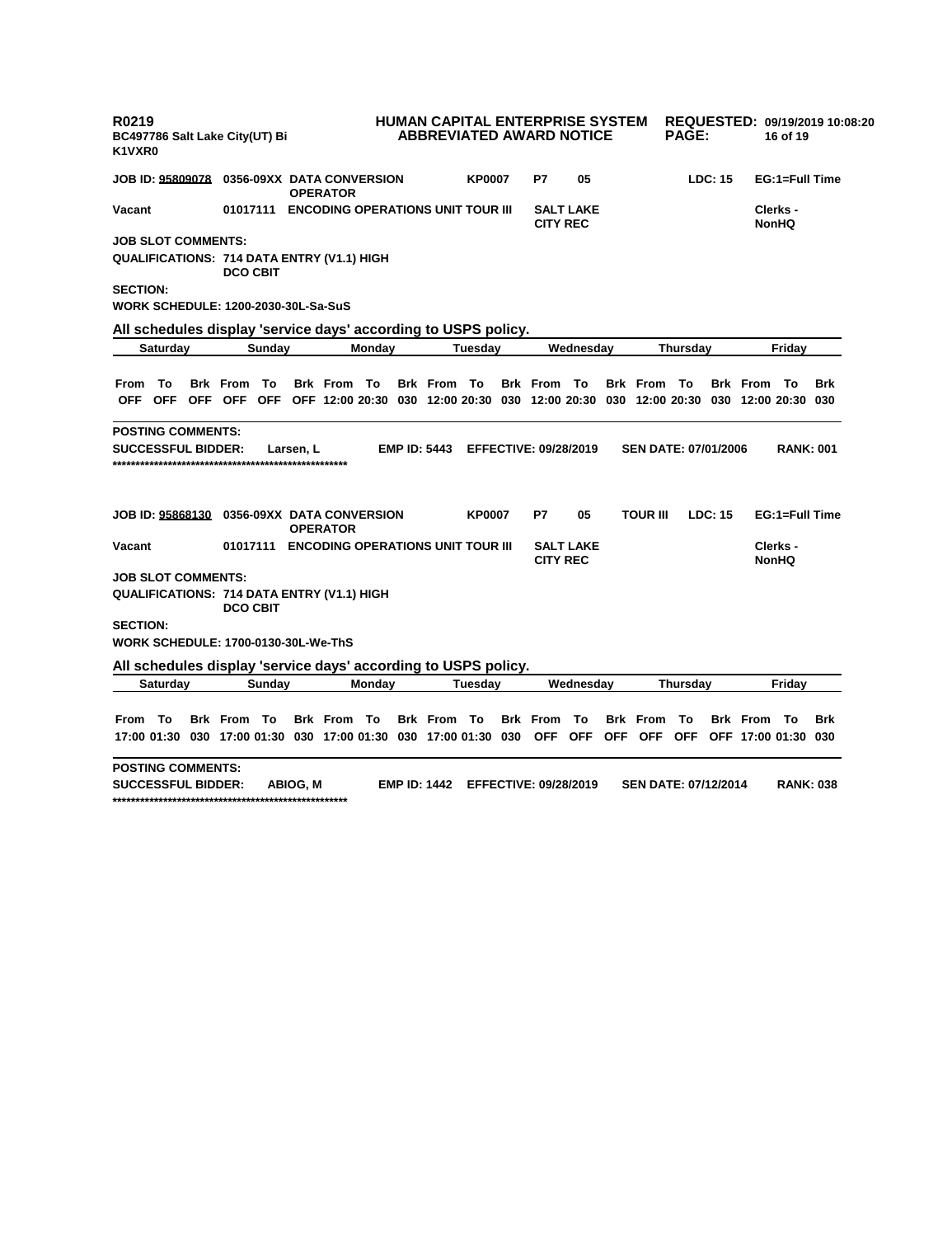| R0219<br>BC497786 Salt Lake City(UT) Bi<br>K1VXR0              |                    |                  |                                                                                                            |                     |               | <b>HUMAN CAPITAL ENTERPRISE SYSTEM</b><br><b>ABBREVIATED AWARD NOTICE</b> |                                       |                             | <b>PAGE:</b> |                |                                     | 17 of 19                 | REQUESTED: 09/19/2019 10:08:20 |
|----------------------------------------------------------------|--------------------|------------------|------------------------------------------------------------------------------------------------------------|---------------------|---------------|---------------------------------------------------------------------------|---------------------------------------|-----------------------------|--------------|----------------|-------------------------------------|--------------------------|--------------------------------|
| <b>JOB ID: 95880495</b>                                        |                    | <b>OPERATOR</b>  | 0356-09XX DATA CONVERSION                                                                                  |                     | <b>KP0007</b> | P7                                                                        | 05                                    | <b>TOUR II</b>              |              | LDC: 15        |                                     |                          | EG:1=Full Time                 |
| Vacant                                                         |                    |                  | 01017110 ENCODING OPERATIONS UNIT TOUR II                                                                  |                     |               | <b>CITY REC</b>                                                           | <b>SALT LAKE</b>                      |                             |              |                |                                     | Clerks -<br><b>NonHQ</b> |                                |
| <b>JOB SLOT COMMENTS:</b>                                      |                    |                  |                                                                                                            |                     |               |                                                                           |                                       |                             |              |                |                                     |                          |                                |
| <b>QUALIFICATIONS: 714 DATA ENTRY (V1.1) HIGH</b>              | <b>DCO CBIT</b>    |                  |                                                                                                            |                     |               |                                                                           |                                       |                             |              |                |                                     |                          |                                |
| <b>SECTION:</b>                                                |                    |                  |                                                                                                            |                     |               |                                                                           |                                       |                             |              |                |                                     |                          |                                |
| <b>WORK SCHEDULE: 0400-1230-30L-Su-MoS</b>                     |                    |                  |                                                                                                            |                     |               |                                                                           |                                       |                             |              |                |                                     |                          |                                |
| All schedules display 'service days' according to USPS policy. |                    |                  |                                                                                                            |                     |               |                                                                           |                                       |                             |              |                |                                     |                          |                                |
| Saturday                                                       | Sunday             |                  | Monday                                                                                                     |                     | Tuesday       |                                                                           | Wednesday                             |                             | Thursday     |                |                                     | Friday                   |                                |
|                                                                |                    |                  |                                                                                                            |                     |               |                                                                           |                                       |                             |              |                |                                     |                          |                                |
| From To                                                        | <b>Brk From To</b> |                  | <b>Brk From To</b>                                                                                         | <b>Brk From To</b>  |               | <b>Brk From To</b>                                                        |                                       | <b>Brk From To</b>          |              |                | <b>Brk From To</b>                  |                          | Brk                            |
| 04:00 12:30 030 OFF OFF OFF OFF OFF                            |                    |                  |                                                                                                            |                     |               | OFF 04:00 12:30 030 04:00 12:30                                           |                                       |                             |              |                | 030 04:00 12:30 030 04:00 12:30 030 |                          |                                |
| <b>POSTING COMMENTS:</b>                                       |                    |                  |                                                                                                            |                     |               |                                                                           |                                       |                             |              |                |                                     |                          |                                |
| <b>SUCCESSFUL BIDDER:</b>                                      |                    | <b>HOOPES, K</b> |                                                                                                            | <b>EMP ID: 2048</b> |               | <b>EFFECTIVE: 09/28/2019</b>                                              |                                       | <b>SEN DATE: 02/08/2014</b> |              |                |                                     | <b>RANK: 007</b>         |                                |
| JOB ID: 71372355                                               | 2315-0063          |                  | <b>MAIL PROCESSING CLERK</b>                                                                               |                     | KP0013        | P7                                                                        | 06                                    | <b>TOUR II</b>              |              | <b>LDC: 13</b> |                                     | EG:1=Full Time           |                                |
| Vacant                                                         | 20949526           |                  | <b>ASF OPERATIONS TOUR-II</b>                                                                              |                     |               |                                                                           | <b>SALT LAKE</b><br><b>CITY ANNEX</b> |                             |              |                |                                     | Clerks -<br><b>NonHQ</b> |                                |
| <b>JOB SLOT COMMENTS:</b>                                      |                    |                  | AFSM/FLAT OPERATIONS AND OTHER DUTIES AS ASSIGNED. HEAVY LIFTING AND<br><b>PROLONGED STANDING REQUIRED</b> |                     |               |                                                                           |                                       |                             |              |                |                                     |                          |                                |
| <b>QUALIFICATIONS:</b><br><b>SECTION:</b>                      |                    |                  |                                                                                                            |                     |               |                                                                           |                                       |                             |              |                |                                     |                          |                                |
| <b>WORK SCHEDULE: 0800-1630-30L-Tu-WeS</b>                     |                    |                  |                                                                                                            |                     |               |                                                                           |                                       |                             |              |                |                                     |                          |                                |
| All schedules display 'service days' according to USPS policy. |                    |                  |                                                                                                            |                     |               |                                                                           |                                       |                             |              |                |                                     |                          |                                |
| Saturday                                                       | Sunday             |                  | Monday                                                                                                     |                     | Tuesdav       |                                                                           | Wednesday                             |                             | Thursday     |                |                                     | Fridav                   |                                |
|                                                                |                    |                  |                                                                                                            |                     |               |                                                                           |                                       |                             |              |                |                                     |                          |                                |
| To<br>From                                                     | <b>Brk From To</b> |                  | Brk From To                                                                                                | <b>Brk</b> From     | - To          | <b>Brk From To</b>                                                        |                                       | <b>Brk From To</b>          |              |                | <b>Brk From To</b>                  |                          | <b>Brk</b>                     |
| 08:00 16:30 030 08:00 16:30 030 08:00 16:30 030                |                    |                  |                                                                                                            | <b>OFF</b>          | OFF           | OFF OFF OFF                                                               |                                       |                             |              |                | OFF 08:00 16:30 030 08:00 16:30 030 |                          |                                |
| <b>POSTING COMMENTS:</b>                                       |                    |                  |                                                                                                            |                     |               |                                                                           |                                       |                             |              |                |                                     |                          |                                |

**SUCCESSFUL BIDDER: MACIE, J EMP ID: 4940 EFFECTIVE: 09/28/2019 SEN DATE: 06/13/2015 RANK: 005 \*\*\*\*\*\*\*\*\*\*\*\*\*\*\*\*\*\*\*\*\*\*\*\*\*\*\*\*\*\*\*\*\*\*\*\*\*\*\*\*\*\*\*\*\*\*\*\*\*\*\***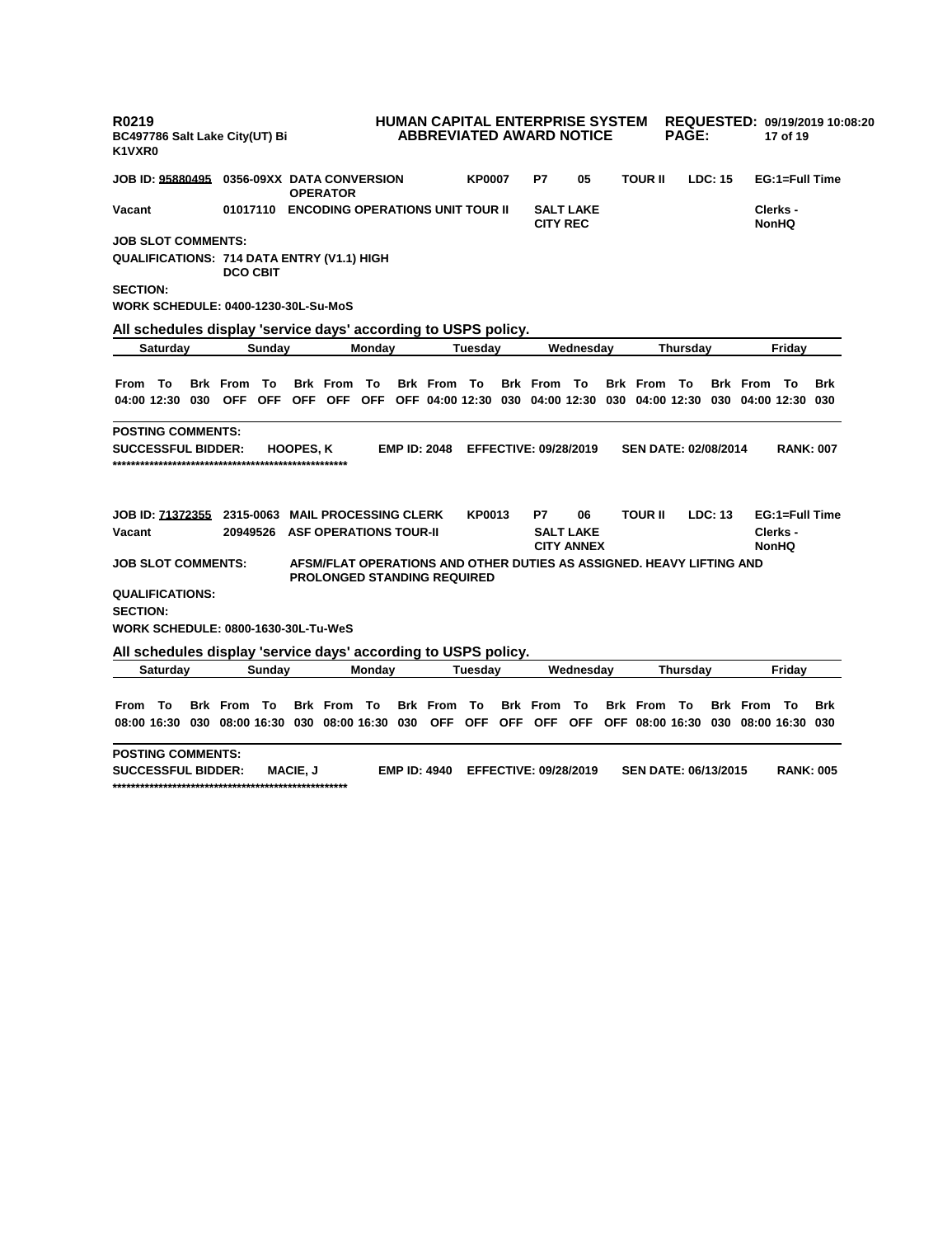| R0219<br>K1VXR0                                                                                                              |                 |  | BC497786 Salt Lake City(UT) Bi                                 |        |                            |                                                                              |        |  |                     |         | <b>HUMAN CAPITAL ENTERPRISE SYSTEM</b><br><b>ABBREVIATED AWARD NOTICE</b> |                                             |                 |                                                                                     | <b>PAGE:</b> |                |                     | 18 of 19                                   | REQUESTED: 09/19/2019 10:08:20 |  |
|------------------------------------------------------------------------------------------------------------------------------|-----------------|--|----------------------------------------------------------------|--------|----------------------------|------------------------------------------------------------------------------|--------|--|---------------------|---------|---------------------------------------------------------------------------|---------------------------------------------|-----------------|-------------------------------------------------------------------------------------|--------------|----------------|---------------------|--------------------------------------------|--------------------------------|--|
| <b>JOB ID: 71447966</b>                                                                                                      |                 |  | 2315-06XX PARCEL POST DIST-MACHINE KP0012                      |        |                            |                                                                              |        |  |                     |         | P7                                                                        | 06                                          |                 | <b>TOUR III</b>                                                                     |              | <b>LDC: 13</b> |                     | EG:1=Full Time                             |                                |  |
| Vacant                                                                                                                       |                 |  | 20949531                                                       |        |                            | <b>ASF CLERKS SPBS TOUR-III</b>                                              |        |  |                     |         |                                                                           | <b>SALT LAKE</b><br><b>CITY ANNEX</b>       |                 |                                                                                     |              |                |                     | Clerks -<br><b>NonHQ</b>                   |                                |  |
| HEAVY LIFTING AND PROLONGED STANDING REQUIRED. SPBS/ULS AND OTHER DUTIES<br><b>JOB SLOT COMMENTS:</b><br><b>AS ASSIGNED.</b> |                 |  |                                                                |        |                            |                                                                              |        |  |                     |         |                                                                           |                                             |                 |                                                                                     |              |                |                     |                                            |                                |  |
| <b>SECTION:</b>                                                                                                              |                 |  | <b>QUALIFICATIONS: SPBS DEXTERITY</b>                          |        |                            |                                                                              |        |  |                     |         |                                                                           |                                             |                 |                                                                                     |              |                |                     |                                            |                                |  |
|                                                                                                                              |                 |  | <b>WORK SCHEDULE: 1700-0130-30L-Sa-SuS</b>                     |        |                            |                                                                              |        |  |                     |         |                                                                           |                                             |                 |                                                                                     |              |                |                     |                                            |                                |  |
|                                                                                                                              |                 |  | All schedules display 'service days' according to USPS policy. |        |                            |                                                                              |        |  |                     |         |                                                                           |                                             |                 |                                                                                     |              |                |                     |                                            |                                |  |
|                                                                                                                              | Saturday        |  |                                                                | Sunday |                            |                                                                              | Monday |  |                     | Tuesday |                                                                           | Wednesday                                   |                 |                                                                                     | Thursday     |                | Friday              |                                            |                                |  |
| From                                                                                                                         | To              |  | <b>Brk</b> From                                                | То     |                            | <b>Brk From To</b>                                                           |        |  | <b>Brk From To</b>  |         | <b>Brk</b> From                                                           | — То                                        |                 | <b>Brk From To</b>                                                                  |              |                | <b>Brk</b> From     | - То                                       | <b>Brk</b>                     |  |
| 0FF -                                                                                                                        | <b>OFF</b>      |  | OFF OFF OFF                                                    |        |                            |                                                                              |        |  |                     |         |                                                                           |                                             |                 | OFF 17:00 01:30 030 17:00 01:30 030 17:00 01:30 030 17:00 01:30                     |              |                | 030 17:00 01:30 030 |                                            |                                |  |
| <b>POSTING COMMENTS:</b><br><b>SUCCESSFUL BIDDER:</b>                                                                        |                 |  |                                                                |        | SNOW. M                    |                                                                              |        |  | <b>EMP ID: 6627</b> |         | <b>EFFECTIVE: 09/28/2019</b>                                              |                                             |                 | <b>SEN DATE: 04/19/2014</b>                                                         |              |                |                     | <b>RANK: 007</b>                           |                                |  |
| JOB ID: 71968576<br>Vacant                                                                                                   |                 |  | 20949531                                                       |        |                            | 2315-06XX PARCEL POST DIST-MACHINE KP0012<br><b>ASF CLERKS SPBS TOUR-III</b> |        |  |                     |         | P7                                                                        | 06<br><b>SALT LAKE</b><br><b>CITY ANNEX</b> |                 | <b>TOUR III</b>                                                                     |              | LDC: 13        |                     | EG:1=Full Time<br>Clerks -<br><b>NonHQ</b> |                                |  |
| <b>JOB SLOT COMMENTS:</b>                                                                                                    |                 |  |                                                                |        | <b>REQUI</b><br><b>RED</b> |                                                                              |        |  |                     |         |                                                                           |                                             |                 | SPBS/ULS & OTHER DUTIES AS ASSIGNED, HEAVY LIFTING AND PROLONGED STANDING           |              |                |                     |                                            |                                |  |
|                                                                                                                              |                 |  | <b>QUALIFICATIONS: SPBS DEXTERITY</b>                          |        |                            |                                                                              |        |  |                     |         |                                                                           |                                             |                 |                                                                                     |              |                |                     |                                            |                                |  |
| <b>SECTION:</b>                                                                                                              |                 |  |                                                                |        |                            |                                                                              |        |  |                     |         |                                                                           |                                             |                 |                                                                                     |              |                |                     |                                            |                                |  |
|                                                                                                                              |                 |  | WORK SCHEDULE: 1700-0130-30L-Sa-SuS                            |        |                            |                                                                              |        |  |                     |         |                                                                           |                                             |                 |                                                                                     |              |                |                     |                                            |                                |  |
|                                                                                                                              |                 |  | All schedules display 'service days' according to USPS policy. |        |                            |                                                                              |        |  |                     |         |                                                                           |                                             |                 |                                                                                     |              |                |                     |                                            |                                |  |
|                                                                                                                              | <b>Saturday</b> |  |                                                                | Sunday |                            |                                                                              | Monday |  |                     | Tuesday |                                                                           | Wednesday                                   | <b>Thursday</b> |                                                                                     |              |                | Friday              |                                            |                                |  |
| From                                                                                                                         | To              |  | <b>Brk</b> From                                                | To     |                            | <b>Brk</b> From                                                              | То     |  | <b>Brk</b> From     | To      | <b>Brk</b> From                                                           | To                                          |                 | <b>Brk</b> From                                                                     | То           |                | <b>Brk</b> From     | То                                         | <b>Brk</b>                     |  |
|                                                                                                                              | <b>OFF OFF</b>  |  | OFF OFF OFF                                                    |        |                            |                                                                              |        |  |                     |         |                                                                           |                                             |                 | OFF 17:00 01:30 030 17:00 01:30 030 17:00 01:30 030 17:00 01:30 030 17:00 01:30 030 |              |                |                     |                                            |                                |  |

**POSTING COMMENTS:**

**PENDING QUALIFICATION: Jessop, M EMP ID: 4560 EFFECTIVE: SEN DATE: 07/12/2014 RANK: 002 \*\*\*\*\*\*\*\*\*\*\*\*\*\*\*\*\*\*\*\*\*\*\*\*\*\*\*\*\*\*\*\*\*\*\*\*\*\*\*\*\*\*\*\*\*\*\*\*\*\*\***